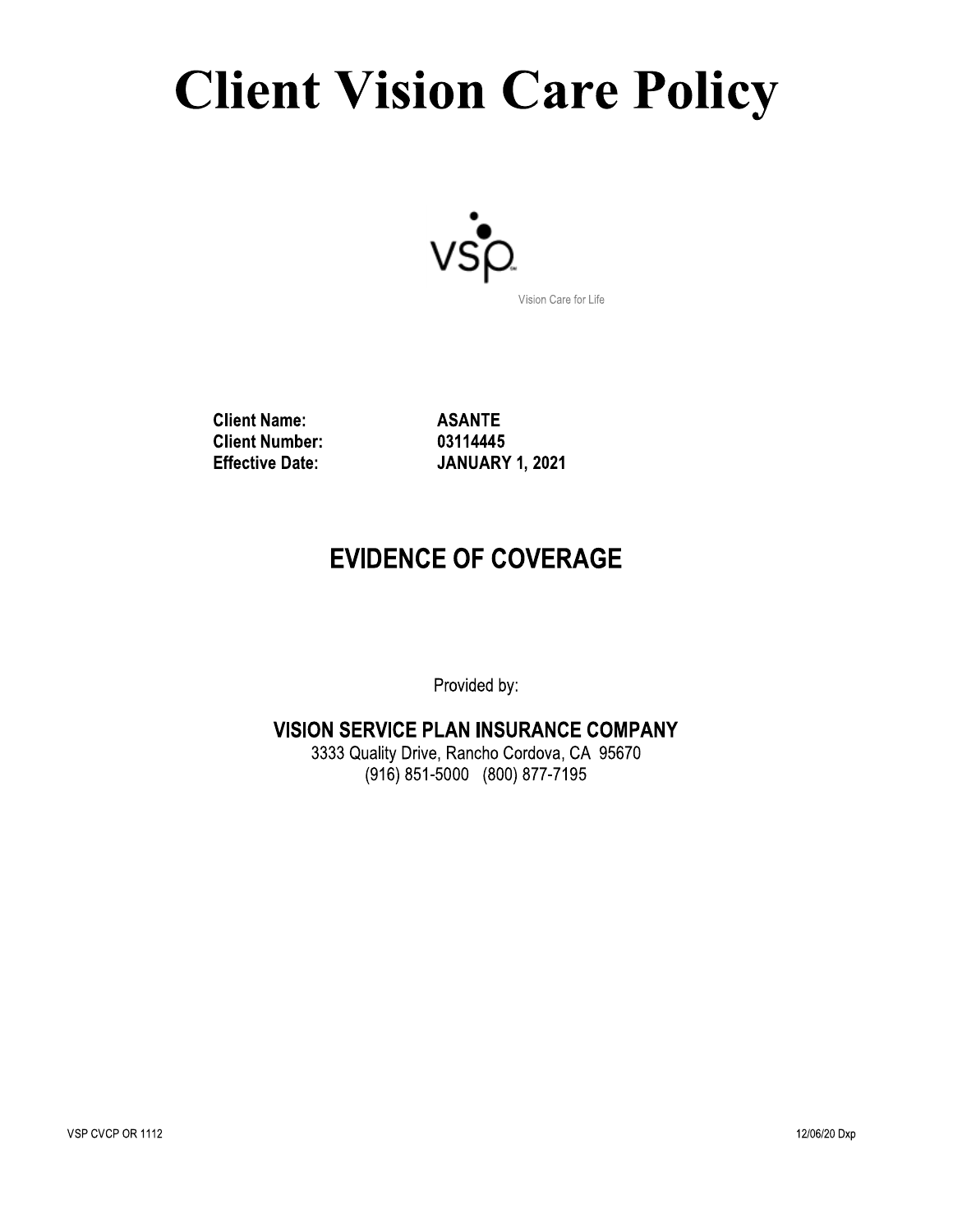Notice to Client: In the event this document is used to develop a Summary Plan Description, complete the information below, as applicable,

Notice to Client: In the event this document is used to devel<br>
information below, as applicable.<br>
NAME OF CLIENT:<br>
NAME OF PLAN:<br>
PRIMARY ADDRESS OF CLIENT:<br>
PLAN ADMINISTRATOR:<br>
ADDRESS:<br>
PHONE NUMBER:<br>
This Evidence of C This Evidence of Coverage is a summary of the Policy provisions and is presented as a matter of general information only. It is not a substitute for the provisions of the Policy itself. In the event of any dispute between this Evidence of Coverage and the Policy, the provisions of the Policy will prevail. A copy of the Policy will be furnished on request. If any changes are made to this document by anyone other than VSP. VSP disclaims responsibility for such changes and cannot quarantee this document will comply with any statutory requirements including but not limited to ERISA.

#### **ELIGIBILITY FOR COVERAGE**

Enrollees: To be covered, a person must currently be an employee or member of the Client, and meet the coverage criteria established by Client.

Eligible Dependents: Any dependent of an Enrollee of Client who meets the eligibility criteria established by Client, if such dependent coverage is provided.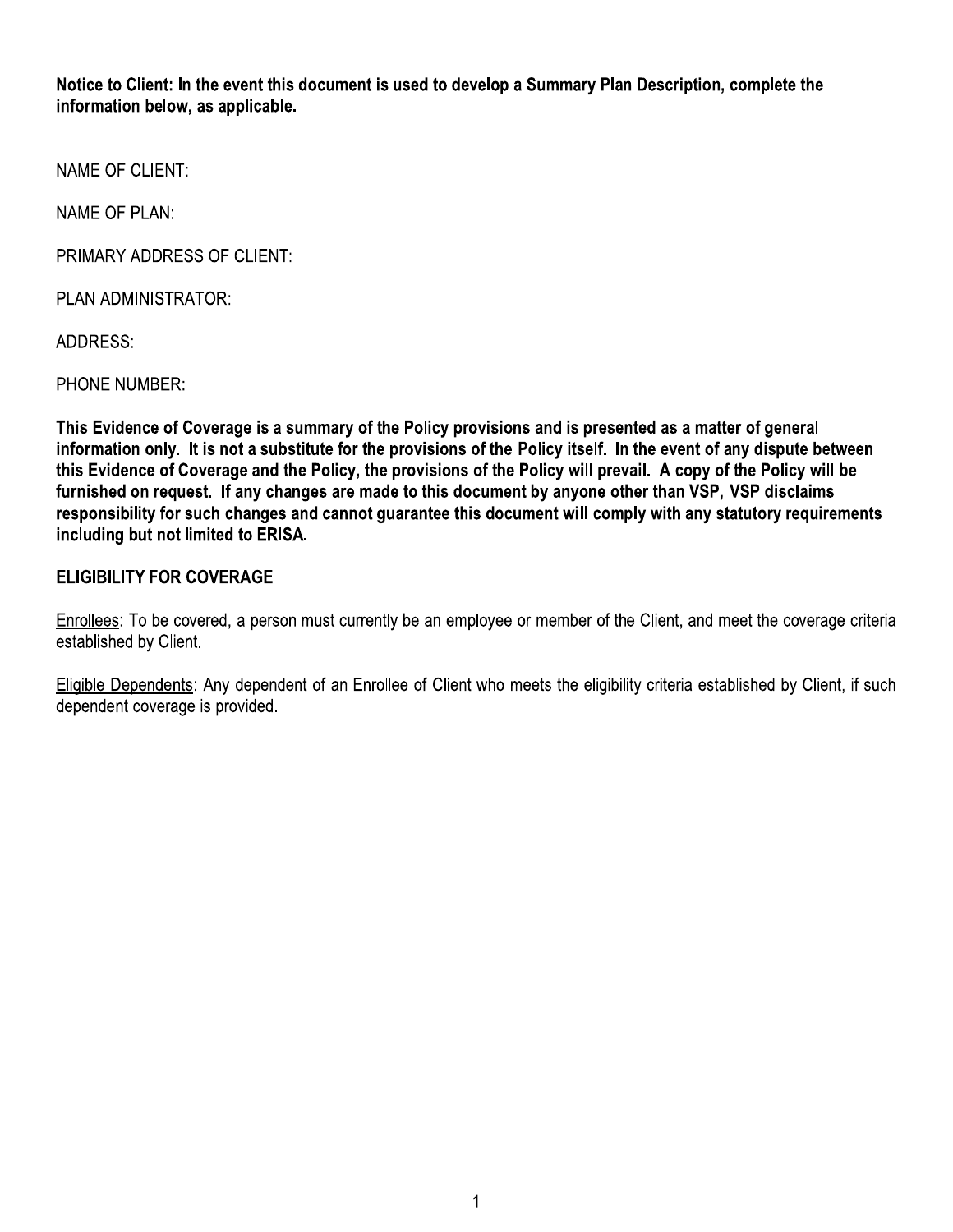# **Table of Contents**

| THE CONSOLIDATED OMNIBUS BUDGET RECONSILIATION ACT OF 1985 (COBRA) 5 |  |
|----------------------------------------------------------------------|--|
|                                                                      |  |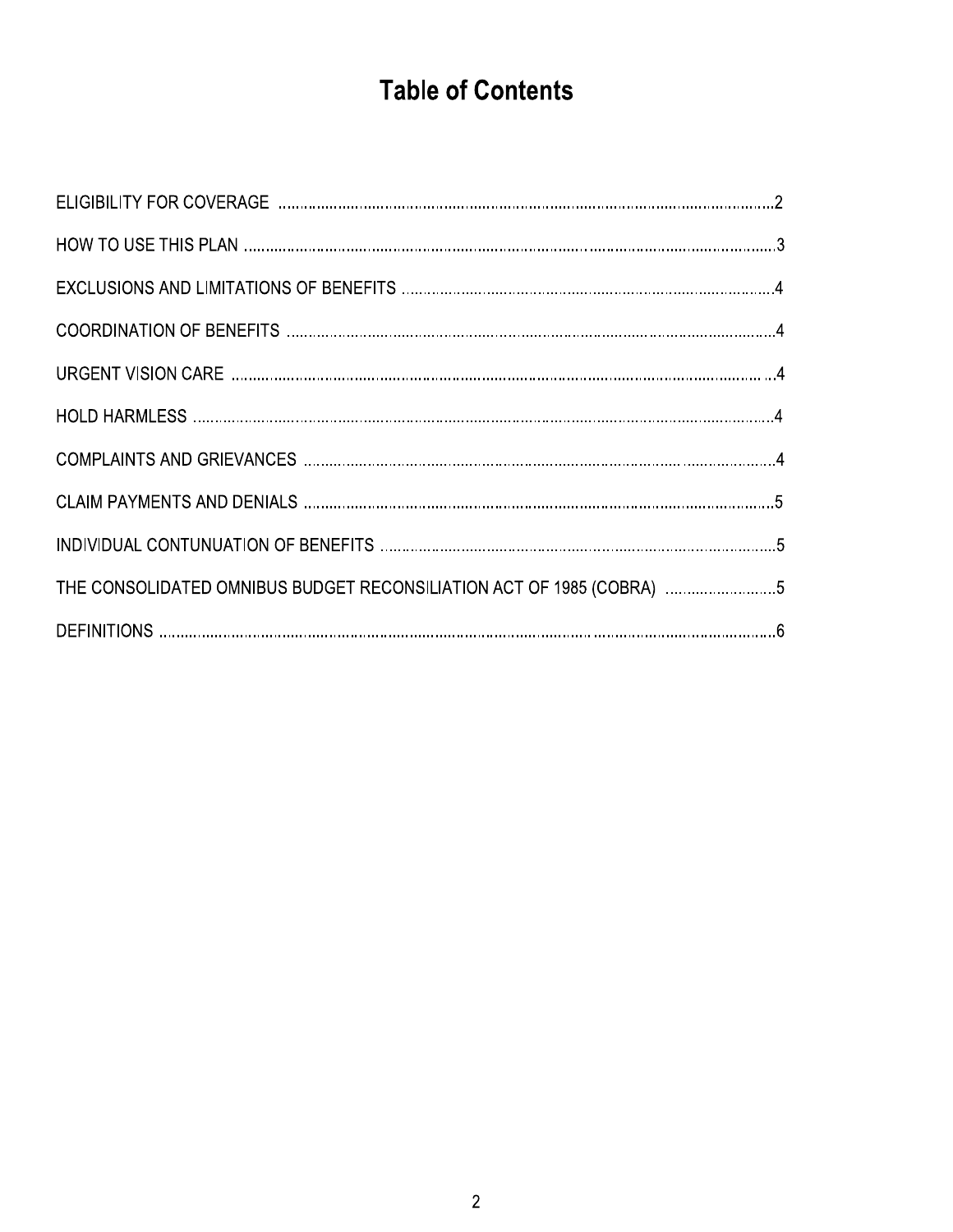#### **HOW TO USE THIS PLAN**

VSP provides Plan Benefits to Covered Persons based on the level of coverage purchased by the Client. Refer to the Schedule of Benefits and Additional Benefit Rider (if applicable) for specific Plan Benefits.

1. Contact VSP to obtain a list of participating providers, and/or to view available benefits, (see below for contact information).

2. Contact a VSP Preferred Provider's office to schedule an appointment and indicate that Covered Person is a VSP member. Should Covered Persons fail to identify themselves as VSP members, Plan Benefits shall be limited to those of an Open Access Provider, if such Plan Benefits are available.

3. Once the appointment is made, the VSP Preferred Provider will obtain benefit verification from VSP. The VSP Preferred Provider will bill VSP directly and the Covered Person is responsible for payment of any applicable Copayments, non-covered services or materials, or amounts which exceed plan allowances, and annual maximum benefits.

4. If the Policy includes Plan Benefits for Open Access Providers, Covered Person may be responsible for paying for all services and/or materials in full and submitting a claim to VSP. All reimbursement will be in accordance with the Open Access Provider fee schedule, less any applicable Copayment. Obtaining services from an Open Access Provider will typically result in higher out of pocket expenses for Covered Persons. All claims must be submitted to VSP within [365] calendar days from the date services are rendered and/or materials provided. Claims received by VSP after [365] days will be denied unless prohibited by applicable state or federal law.

#### TO OBTAIN FURTHER INFORMATION

Contact VSP at 800-877-7195 or www.vsp.com.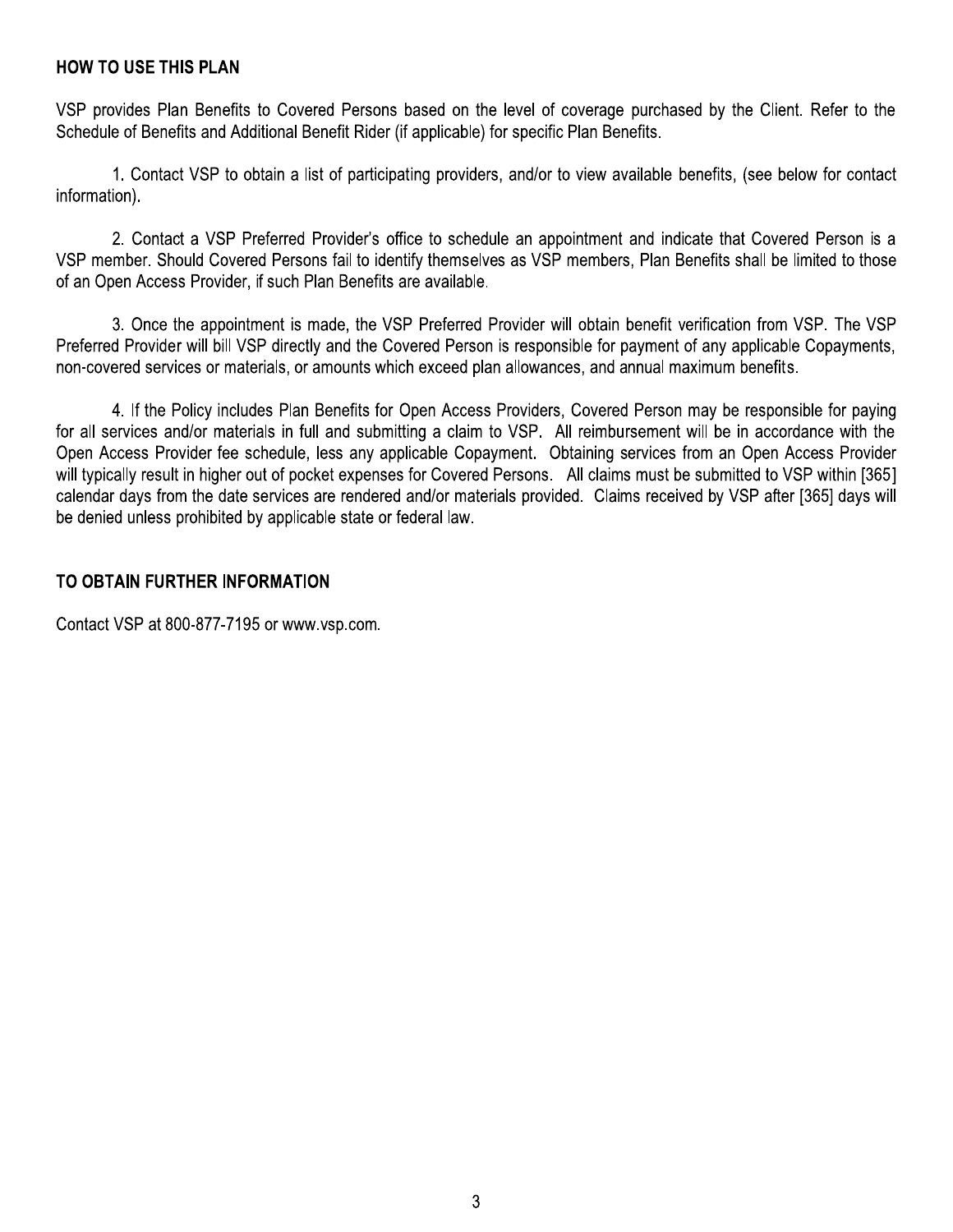#### **EXCLUSIONS AND LIMITATIONS OF BENEFITS**

This Plan is designed to cover visual needs rather than cosmetic materials.

Some vision care services and/or materials are not covered under this Plan and certain other limitations may apply. Please refer to the EXCLUSIONS AND LIMITATIONS OF BENEFITS section of the attached Schedule of Benefits and/or Additional Benefit Rider (when purchased by Client) for details.

#### **COORDINATION OF BENEFITS**

Covered Persons who are covered under two or more insurance plans that include vision care benefits may be eligible for Coordination of Benefits ("COB"). VSP will combine other insurance plans' claim payments or reimbursements, if any, with benefits available under Covered Person's VSP Plan, which may reduce or eliminate Covered Person's out-of-pocket expense. Covered Persons covered under more than one VSP Plan may also be able to take advantage of COB. In order to process claims involving COB, VSP may need to share personal information regarding Covered Persons with other parties (such as another insurance company). When this is necessary, VSP will only share such information with those persons or organizations having a legitimate interest in that information and only where such sharing is not prohibited by law.

#### **URGENT VISION CARE**

Services for conditions of a medical nature are covered by VSP only under specific supplemental eye care Plans purchased by Client. If Client purchased one of these plans, such coverage will be evidenced in an Additional Benefit Rider. When vision care is necessary for Urgent Conditions, Covered Persons with a supplemental eve care plan may obtain Plan Benefits by contacting a VSP Preferred Provider or Open Access Provider. No prior approval from VSP is required for the Covered Person to obtain vision care for Urgent Conditions of a medical nature. If Client has not purchased one of these plans, Covered Persons are not covered by VSP for medical services and should contact a physician under Covered Persons' medical insurance plan for care.

#### **HOLD HARMLESS**

Covered Persons shall be held harmless for any sums owed by VSP to the VSP Preferred Provider, other than those sums not covered by the Plan.

#### **COMPLAINTS AND GRIEVANCES**

Covered Persons have the right to expect quality care from VSP Preferred Providers. More information is available under "Patient's Rights and Responsibilities" on VSP's web site at www.vsp.com. Complaints and grievances are disagreements regarding access to care, quality of care, treatment or service. Covered Persons may submit any complaints and/or grievances, including appeals, in writing to VSP at 3333 Quality Drive, Rancho Cordova, CA 95670-7985 or verbally by calling VSP's Customer Care Division at 1-800-877-7195. VSP will resolve the complaint or grievance within thirty (30) calendar days after receipt, unless special circumstances require an extension of time. In that case, resolution shall be achieved as soon as possible, but not later than one hundred twenty (120) calendar days after VSP's receipt of the complaint or grievance. If VSP determines that resolution cannot be achieved within thirty (30) days, VSP will notify the Covered Person of the expected resolution date. Upon final resolution VSP will notify the Covered Person of the outcome in writing.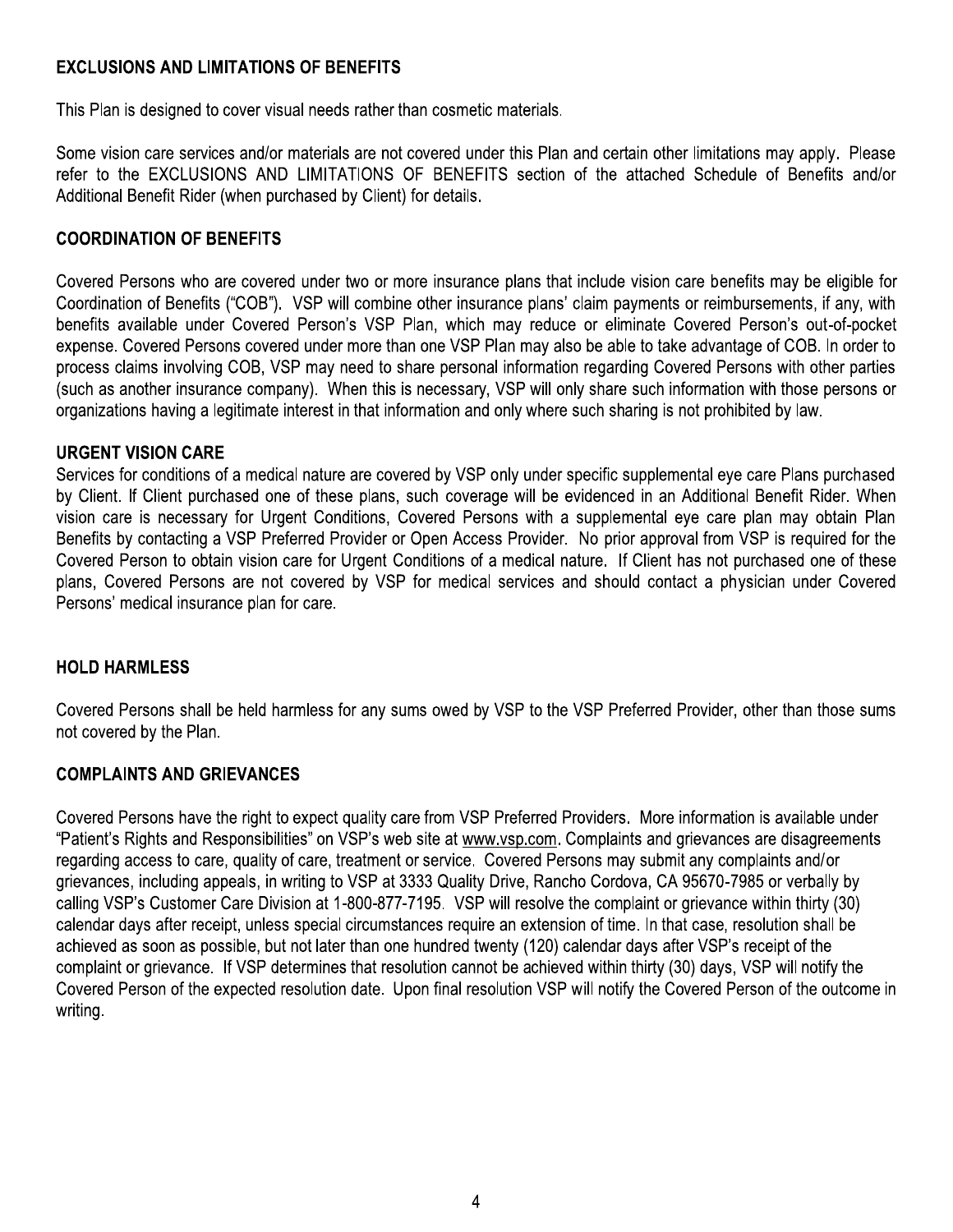### CLAIM PAYMENTS AND DENIALS

**CLAIM PAYMENTS AND DENIALS**<br>
CLAIM PAYMENTS AND DENIALS<br>
Interactionary (SSP will pay or sony claims within thirty (30; caloncar days of receipt in the event that a<br>
dating control be resolved within the time indicated V

In the event this Plan is terminated, VSP coverage may be available for individuals to purchase online www.vsp.com.

## THE CONSOLIDATED OMNIBUS BUDGET RECONCILIATION ACT OF 1985 (COBRA)

In the event this Plan is terminated, VSP coverage may be available for individuals to purchase online www.vsp.com.<br>THE CONSOLIDATED OMNIBUS BUDGET RECONCILIATION ACT OF 1985 (COBRA)<br>The Consolidated Omnibus Budget Reconci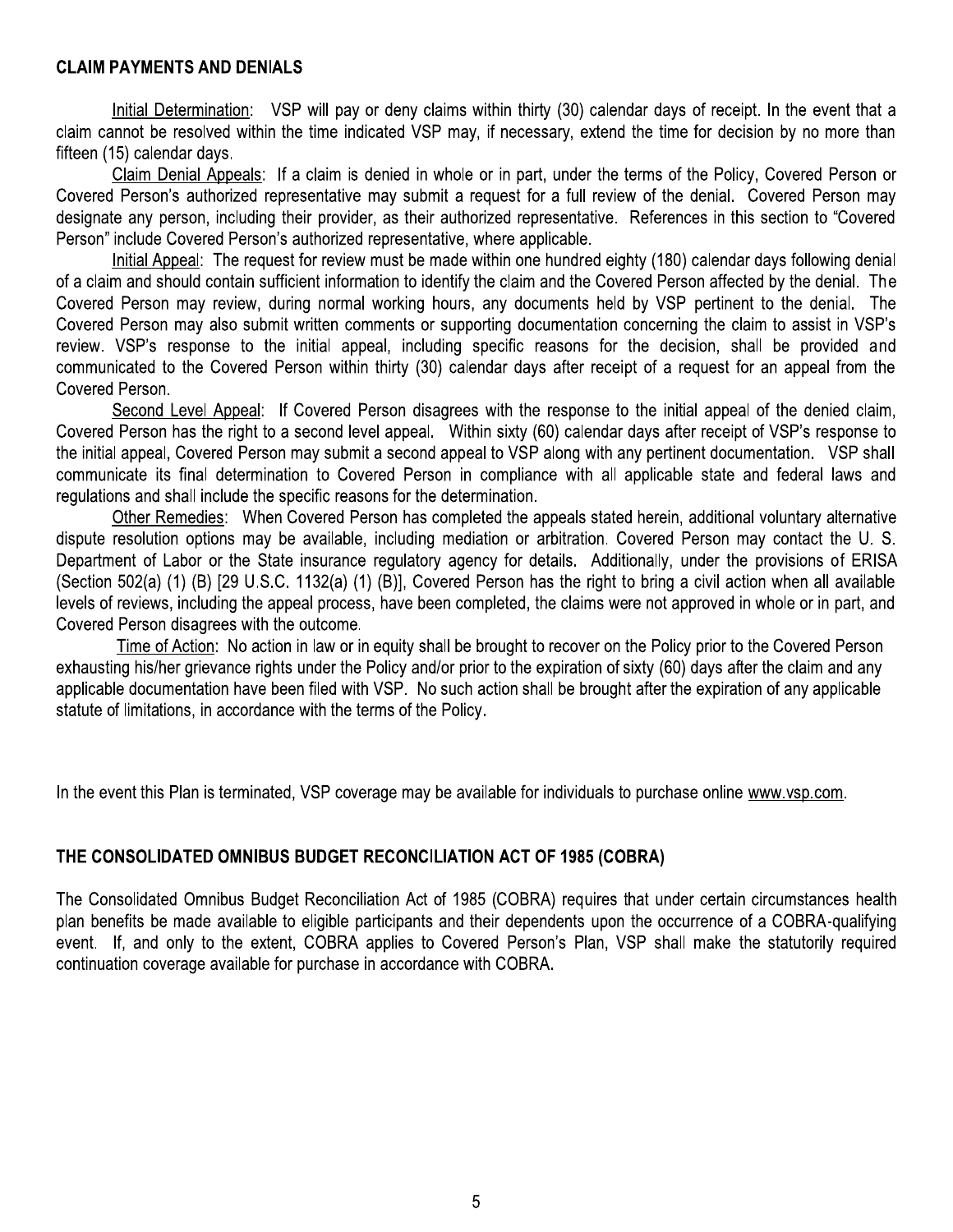#### **DEFINITIONS:**

| <b>ADDITIONAL BENEFIT</b><br><b>RIDER</b> | The document, attached as Exhibit C to the Policy (when purchased by Client), which lists<br>selected vision care services and vision care materials which a Covered Person is entitled to<br>receive under the Policy. Additional Benefits are only available when purchased by Client in<br>conjunction with a Plan Benefit offered under the Schedule of Benefits. |
|-------------------------------------------|-----------------------------------------------------------------------------------------------------------------------------------------------------------------------------------------------------------------------------------------------------------------------------------------------------------------------------------------------------------------------|
| <b>ASSIGNMENT OF</b><br><b>BENEFITS</b>   | A written order signed by a Covered Person eighteen (18) years of age or older and included<br>with each claim, directing VSP to pay available Plan Benefits to a named Open Access<br>Provider.                                                                                                                                                                      |
| <b>CLIENT</b>                             | An employer or other entity which contracts with VSP for coverage under the Policy in order to<br>provide vision care coverage to its Enrollees and their Eligible Dependents, if such dependent<br>coverage is provided.                                                                                                                                             |
| <b>COORDINATION OF</b><br><b>BENEFITS</b> | Procedure which allows more than one insurance plan to consider Covered Persons' vision<br>care claims for payment or reimbursement.                                                                                                                                                                                                                                  |
| <b>COPAYMENTS</b>                         | Those amounts required to be paid by or on behalf of a Covered Person for Plan Benefits<br>which are not fully covered, and which are payable at the time services are rendered or<br>materials ordered.                                                                                                                                                              |
| <b>COVERED PERSON</b>                     | An Enrollee or Eligible Dependent who meets Client's eligibility criteria and on whose behalf<br>premiums have been paid to VSP, and who is covered under the Plan.                                                                                                                                                                                                   |
| <b>ENROLLEE</b>                           | An employee or member of Client who meets the criteria for eligibility established by Client.                                                                                                                                                                                                                                                                         |
|                                           | <b>PLAN OR PLAN BENEFITS</b> The vision care services and vision care materials which a Covered Person is entitled to<br>receive by virtue of coverage under the Policy, as defined in the attached Schedule of Benefits<br>and Additional Benefit Rider (when purchased by Client).                                                                                  |
|                                           | <b>OPEN ACCESS PROVIDER</b> Any optometrist, optician, ophthalmologist or other licensed and qualified vision care provider<br>who has not contracted with VSP to provide vision care services and/or vision care materials<br>to Covered Persons of VSP.                                                                                                             |
| <b>PLAN ADMINISTRATOR</b>                 | The person specifically so designated on the Client application, or if an administrator is not so<br>designated, the Client. The Plan Administrator shall have authority to control and manage the<br>operation and administration of the Plan on behalf of the Client.                                                                                               |
| <b>POLICY</b>                             | The contract between VSP and Client upon which this Plan is based.                                                                                                                                                                                                                                                                                                    |
|                                           | <b>SCHEDULE OF BENEFITS</b> The document(s), attached as Exhibit A to the Client Policy maintained by the Plan<br>Administrator and to this Evidence of Coverage, which lists the vision care services and vision<br>care materials which a Covered Person is entitled to receive by virtue of the Plan.                                                              |
| <b>VSP PREFERRED</b><br><b>PROVIDER</b>   | An optometrist or ophthalmologist licensed and otherwise qualified to practice vision care<br>and/or provide vision care materials who has contracted with VSP to Plan Benefits on behalf of<br>Covered Persons of VSP.                                                                                                                                               |
| <b>URGENT CARE</b>                        | Services for a condition with sudden onset and acute symptoms which requires the Covered<br>Person to obtain immediate medical care, or an unforeseen occurrence requiring immediate,<br>non-medical, action.                                                                                                                                                         |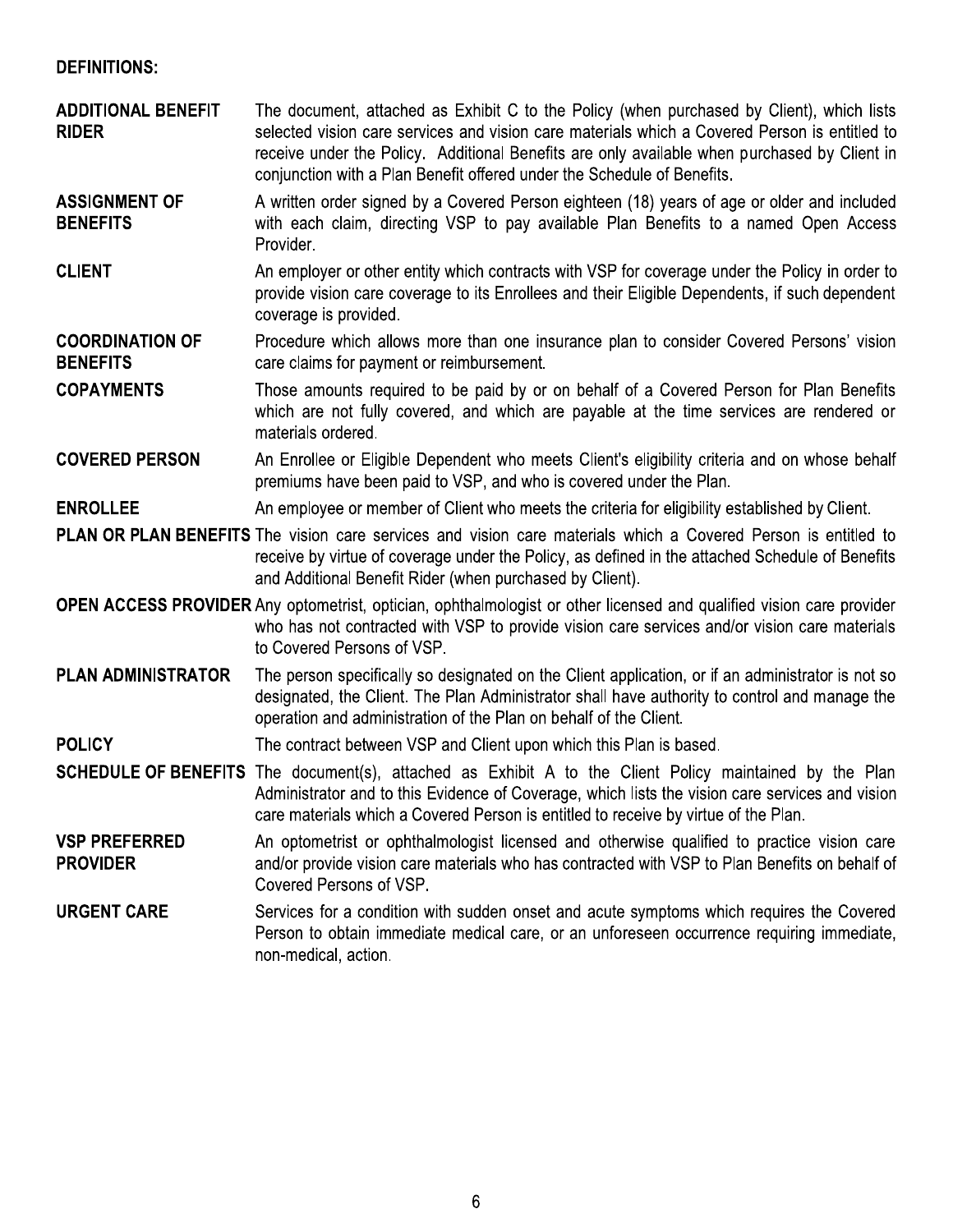#### **SCHEDULE OF BENEFITS VSP Signature Plan®** Plan B

#### **GENERAL**

This Schedule of Benefits lists the vision care services and materials to which Covered Persons of VISION SERVICE PLAN INSURANCE COMPANY("VSP") are entitled, subject to any Copayments and other conditions, limitations and/or exclusions stated herein, and forms a part of the Policy or Evidence of Coverage to which it is attached.

#### **BENEFIT PERIOD**

A twelve-month period beginning on January 1st and ending on December 31st.

#### **ELIGIBILITY**

The following are Covered Persons under this Plan, pursuant to eligibility criteria established by Client:

- Enrollee  $\bullet$
- Legal Spouse or Domestic Partner of Enrollee
- **Domestic Partner**
- Any child of Enrollee, including natural child from the date of birth, legally adopted child from the date of placement for adoption with the Enrollee, or other child for whom a court or administrative agency holds the Enrollee responsible.

Dependent children are covered up to the end of the month in which they turn age 26.

A dependent, unmarried child over the limiting age may continue to be eligible as a dependent if the child is incapable of self-sustaining employment because of mental or physical disability, and chiefly dependent upon Enrollee for support and maintenance.

#### **PLAN BENEFITS VSP PREFERRED PROVIDERS**

#### **COPAYMENT**

A Copayment amount of \$25.00 shall be payable by the Covered Person at the time services are rendered.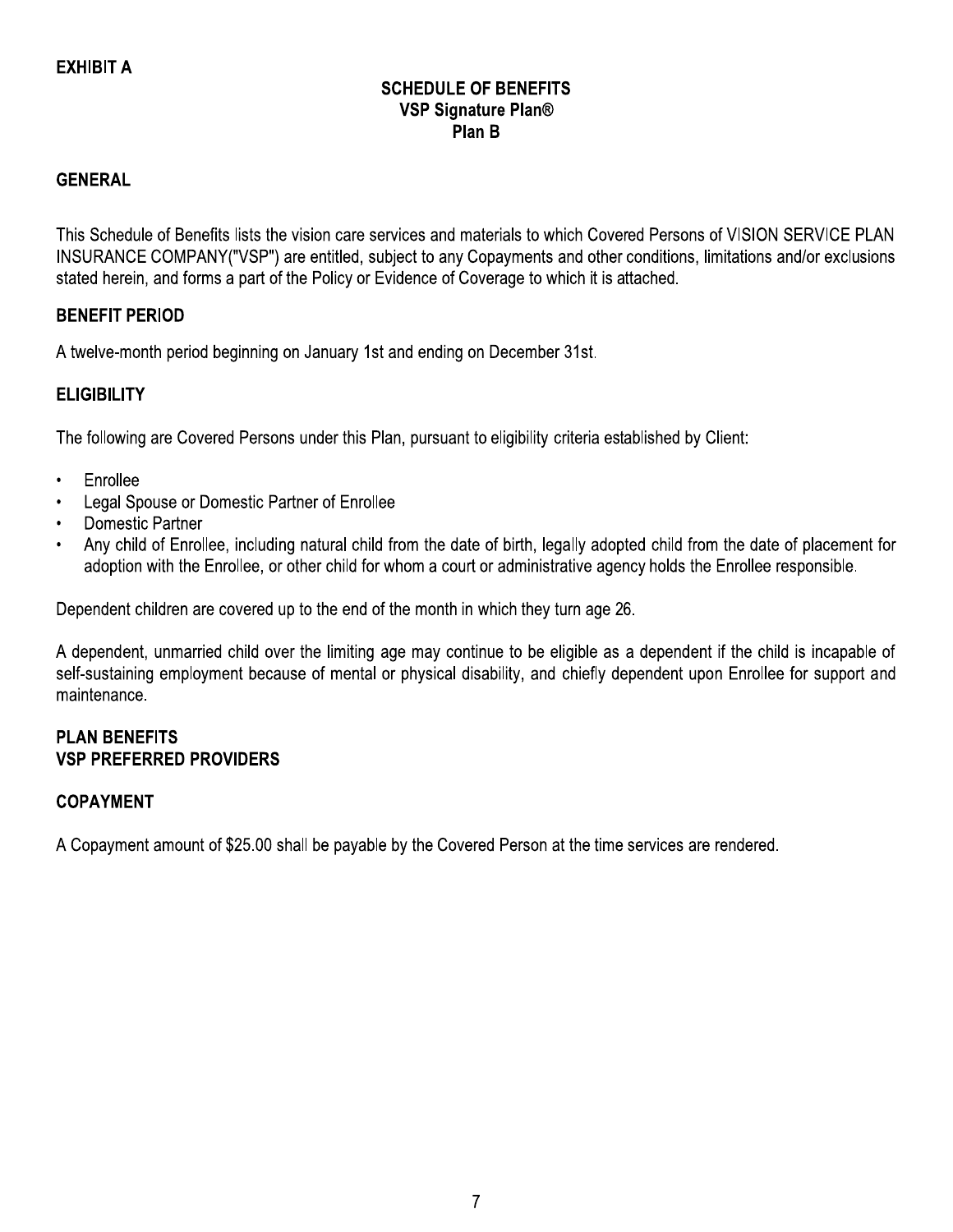#### **COVERED SERVICES AND MATERIALS**

#### **EYE EXAMINATION- Covered in full\* once every 12 months\*\***

Comprehensive examination of visual functions and prescription of corrective eyewear.

#### LENSES - Covered in full\* once every 12 months\*\*

Spectacle Lenses (Single, Lined Bifocal, Lined Trifocal or Lenticular)

Polycarbonate lenses are covered in full for dependent children up to the end of the month in which they turn age 26. Standard Progressive Lenses covered in full

#### FRAMES - Covered up to the Plan allowance\* once every 24 months\*\*

Frame Allowance may be applied towards non-prescription sunglasses, exhausting both frame and lens eligibility. However, lab-fabricated plano lenses are not covered.

Frame allowance may be applied towards non-prescription sunglasses for post PRK, LASIK, or Custom LASIK patients as determined by VSP Preferred Provider.

#### **CONTACT LENSES**

#### **ELECTIVE**

Elective Contact Lenses (materials only) are covered up to \$130.00 once every 12 months\*\*

The Elective Contact Lens fitting and evaluation services are covered in full once every 12 months, after a \$60.00 Copayment.

#### **NECESSARY**

Necessary Contact Lenses are covered in full\* once every 12 months\*\*

Necessary Contact Lenses are a Plan Benefit when specific benefit criteria are satisfied and when prescribed by Covered Person's VSP Preferred Provider.

Contact Lenses are provided in place of spectacle lens and frame benefits available herein.

\*Less any applicable Copayment.

\*\* beginning with the first day of the Benefit Period.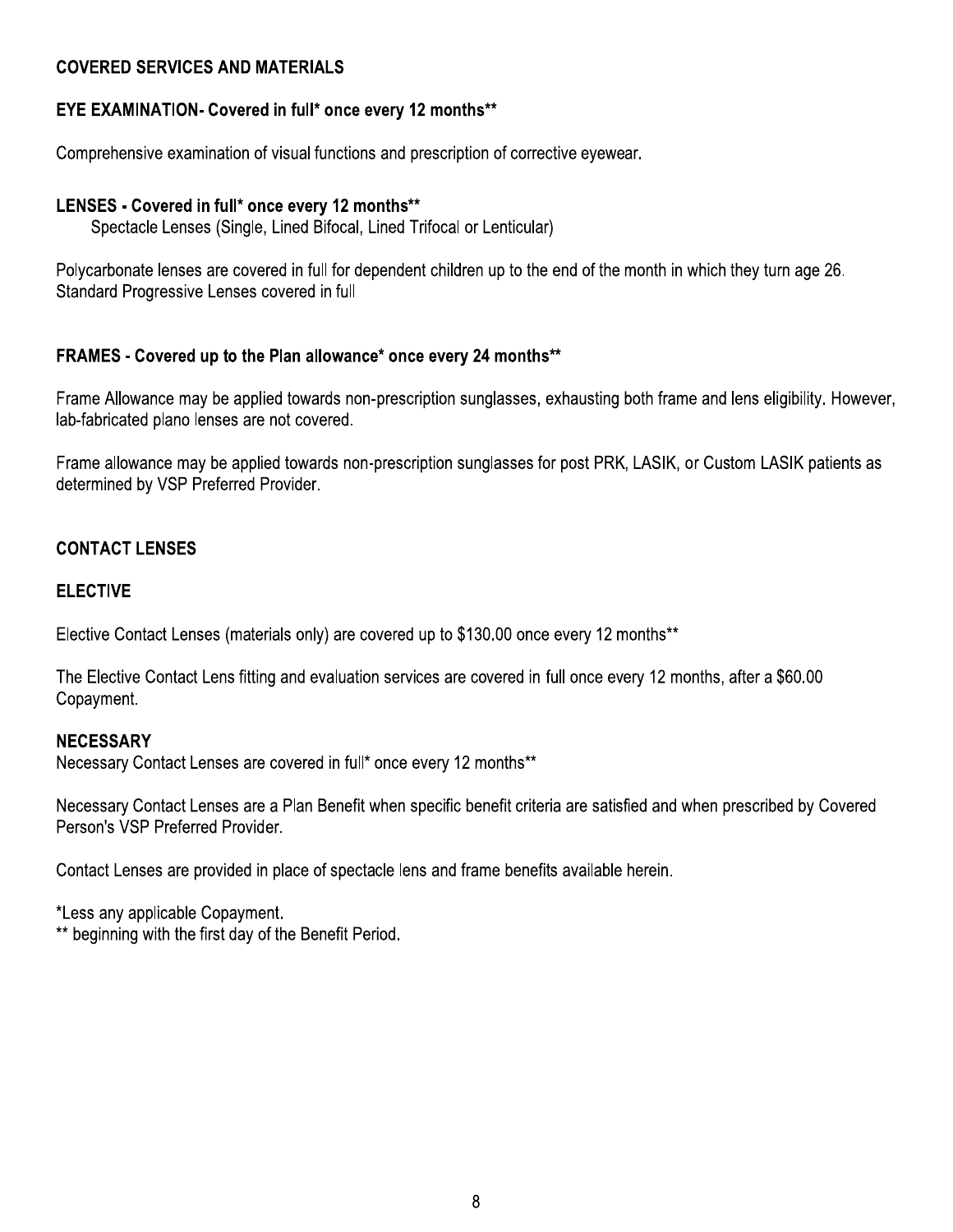#### **LOW VISION**

Professional services for severe visual problems that cannot be corrected with regular lenses, including:

#### Supplemental Testing: Covered in full\*.

#### -Includes evaluation, diagnosis and prescription of vision aids where indicated.

#### Supplemental Aids: 75% of VSP Preferred Provider's fee, up to \$1000.00\*

\*Maximum benefit for all Low Vision services and materials is \$1000.00 every two (2) years and a maximum of two supplemental tests within a two-year period.

Low Vision Services are a Plan Benefit when specific benefit criteria are satisfied and when prescribed by Covered Person's VSP Preferred Provider.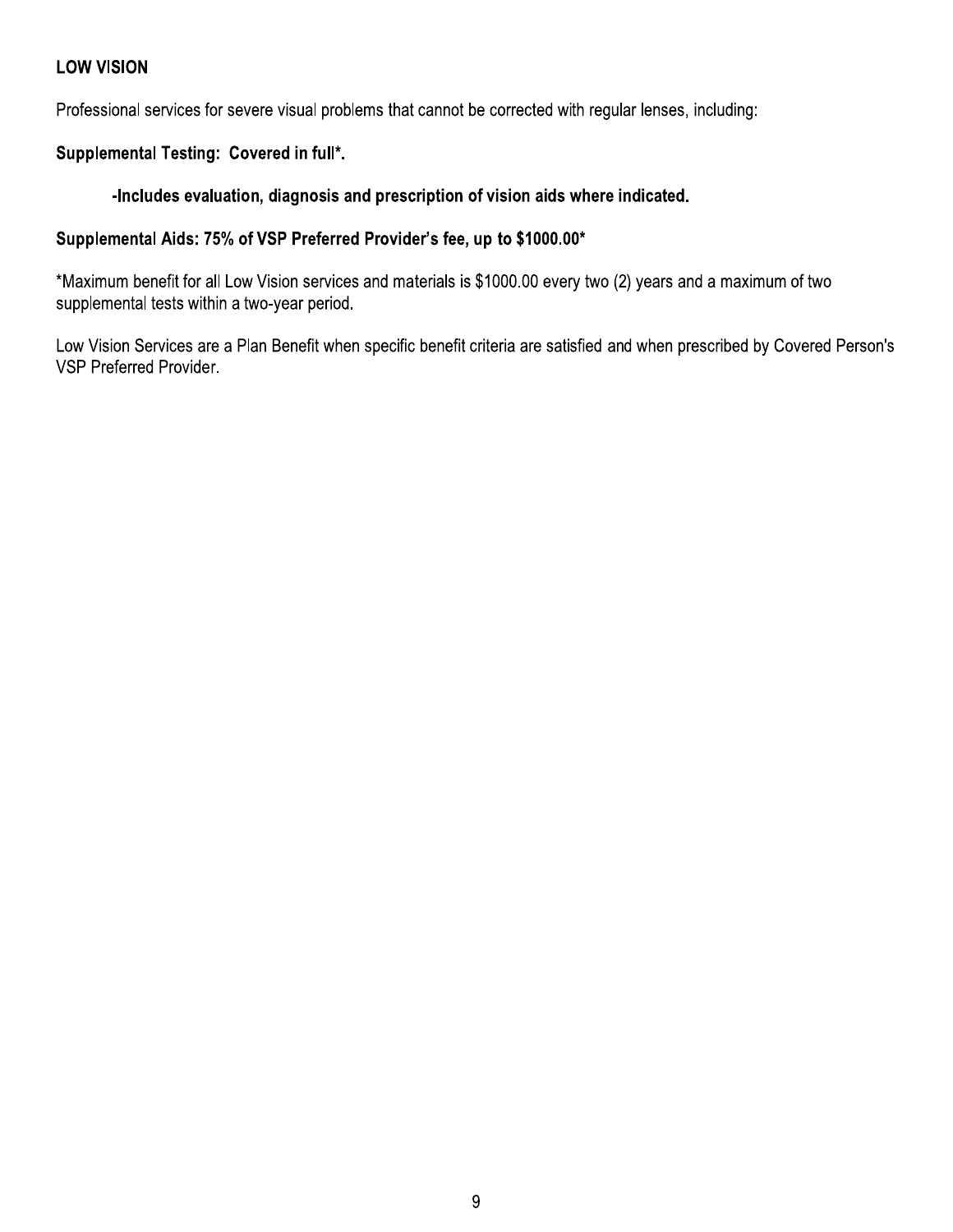#### **EXCLUSIONS AND LIMITATIONS OF BENEFITS**

Some brands of spectacle frames and/or lenses may be unavailable for purchase as Plan Benefits, or may be subject to additional limitations. Covered Persons may obtain details regarding frame and lens brand availability from their VSP Member Doctor or by calling VSP's Customer Care Division at (800) 877-7195.

#### **NOT COVERED**

- Services and/or materials not specifically included in this Schedule as covered Plan Benefits.  $\bullet$
- Plano lenses (lenses with refractive correction of less than  $\pm$  .50 diopter), except as specifically allowed in the Frames  $\bullet$ benefit section, above.
- $\bullet$ Two pair of glasses instead of bifocals.
- Replacement of spectacle lenses, frames and/or contact lenses furnished under this plan which are lost or damaged,  $\bullet$ except at the normal intervals when services are otherwise available.
- Orthoptics or vision training and any associated supplemental testing.
- Medical or surgical treatment of the eyes.  $\bullet$
- Replacement of lost or damaged contact lenses, except at the normal intervals when services are otherwise available.  $\bullet$
- $\bullet$ Contact lens modification, polishing or cleaning.
- Local, state and/or federal taxes, except where VSP is required by law to pay.  $\bullet$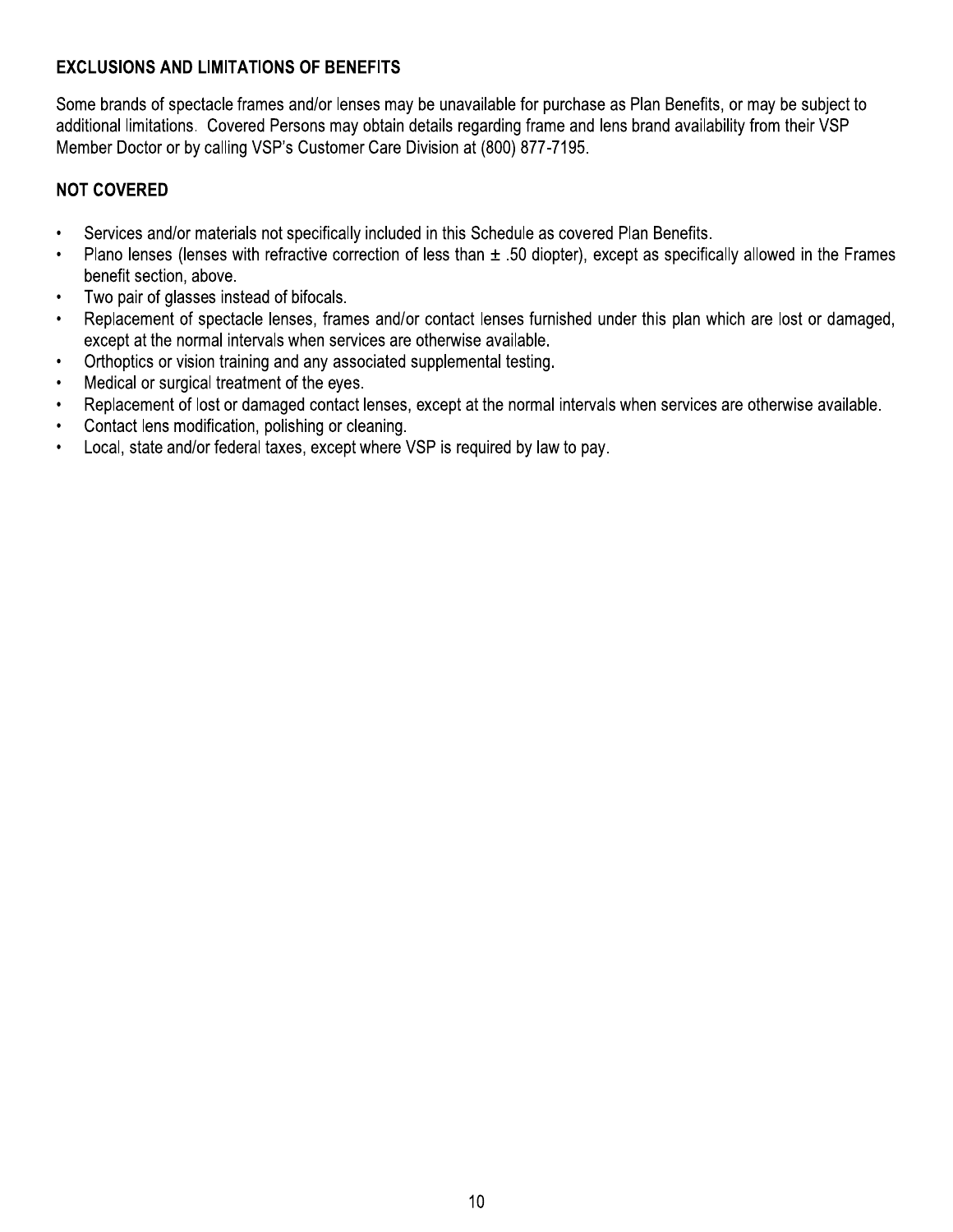#### **REIMBURSEMENT SCHEDULE OPEN ACCESS PROVIDERS**

#### **COPAYMENT**

A Copayment amount of \$25.00 shall be payable by the Covered Person at the time services are rendered.

#### **COVERED SERVICES AND MATERIALS**

#### EYE EXAMINATION: Up to \$50.00\* once every 12 months\*\*

Comprehensive examination of visual functions and prescription of corrective eyewear.

#### **SPECTACLE LENSES**

Single Vision Up to \$50.00\* once every 12 months\*\*

Bifocal Up to \$75.00\* once every 12 months\*\*

Trifocal Up to \$100.00\* once every 12 months\*\*

Lenticular Up to \$125.00\* once every 12 months\*\*

#### FRAMES: Covered up to \$70.00\* once every 24 months\*\*

Frame Allowance may be applied towards non-prescription sunglasses, exhausting both frame and lens eligibility. However, lab-fabricated plano lenses are not covered.

Frame allowance may be applied towards non-prescription sunglasses for post PRK, LASIK, or Custom LASIK patients as determined by VSP Preferred Provider.

#### **CONTACT LENSES**

#### **ELECTIVE**

Elective Contact Lenses are covered up to \$105.00 once every 12 months\*\*

The Elective Contact Lens allowance applies to both the doctor's fitting and evaluation fees, and to materials.

#### **NECESSARY**

Necessary Contact Lenses are covered up to \$210.00\* once every 12 months\*\*

Necessary Contact Lenses are a Plan Benefit when specific benefit criteria are satisfied and when prescribed by Covered Person's Doctor.

Contact Lenses are provided in place of spectacle lens and frame benefits available herein.

\*Less any applicable Copayment.

\*\*beginning with the first day of the Benefit Period.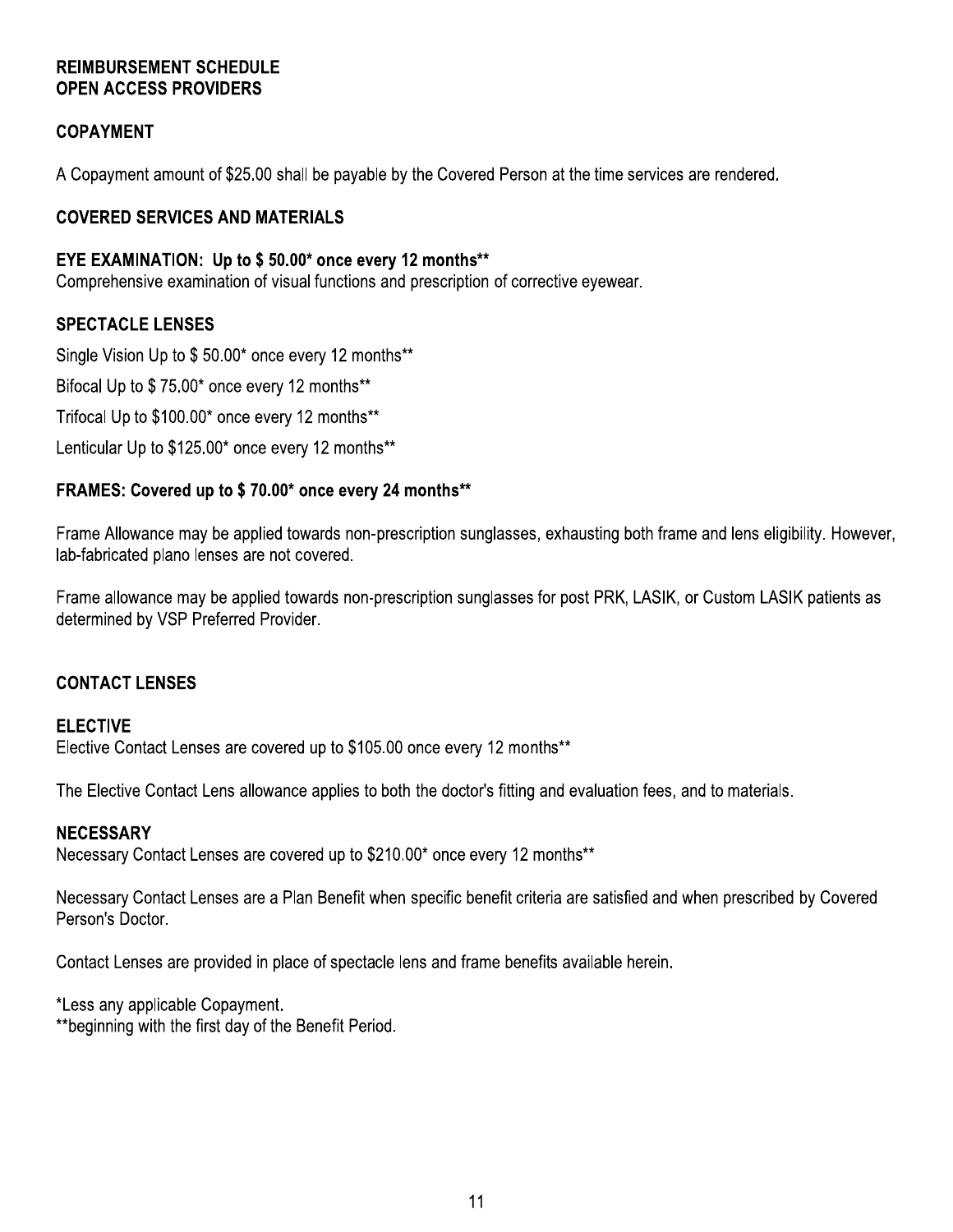#### **LOW VISION**

Professional services for severe visual problems that cannot be corrected with regular lenses, including:

#### Supplemental Testing: Up to \$125.00\*.

#### -Includes evaluation, diagnosis and prescription of vision aids where indicated.

#### Supplemental Aids: 75% of VSP Open Access Provider's fee, up to \$1000.00\*

\*Maximum benefit for all Low Vision services and materials is \$1000.00 every two (2) years and a maximum of two supplemental tests within a two-year period.

Low Vision Services are a Plan Benefit when specific benefit criteria are satisfied and when prescribed by Covered Person's VSP Preferred Provider.

#### **OPEN ACCESS PROVIDERS**

- Exclusions and limitations of benefits described above for VSP Preferred Providers shall also apply to services rendered by Open Access Providers.
- Services from an Open Access Provider are in lieu of services from a VSP Preferred Provider.  $\bullet$
- There is no quarantee that the amount reimbursed will be sufficient to pay the cost of services or materials in full.  $\bullet$
- VSP is unable to require Open Access Providers to adhere to VSP's quality standards.  $\bullet$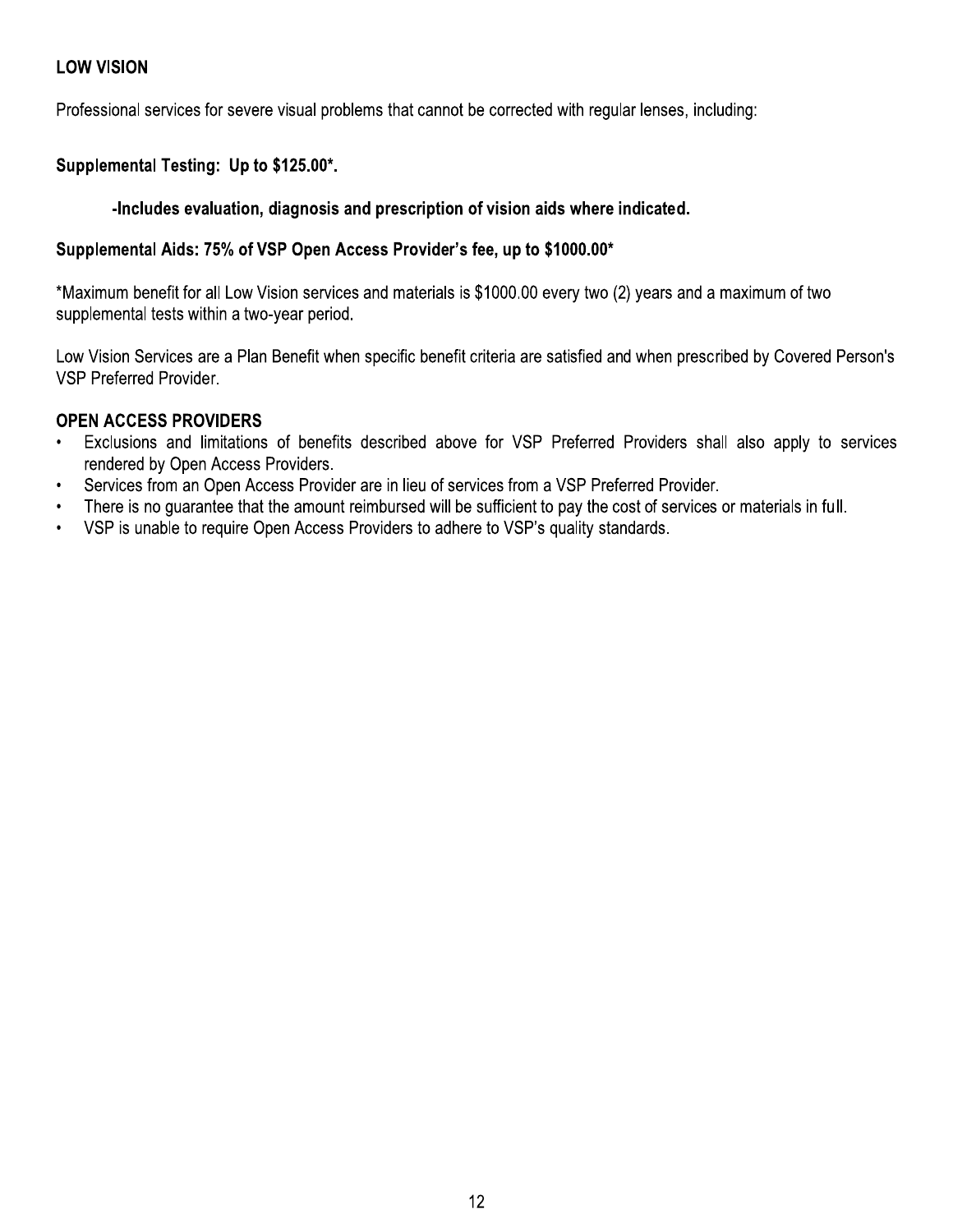#### **SCHEDULE OF BENEFITS VSP Signature Plan®** Plan C

#### **GENERAL**

This Schedule of Benefits lists the vision care services and materials to which Covered Persons of VISION SERVICE PLAN INSURANCE COMPANY("VSP") are entitled, subject to any Copayments and other conditions, limitations and/or exclusions stated herein, and forms a part of the Policy or Evidence of Coverage to which it is attached.

#### **BENEFIT PERIOD**

A twelve-month period beginning on January 1st and ending on December 31st.

#### **ELIGIBILITY**

The following are Covered Persons under this Plan, pursuant to eligibility criteria established by Client:

- Enrollee  $\bullet$
- Legal Spouse or Domestic Partner of Enrollee
- **Domestic Partner**
- Any child of Enrollee, including natural child from the date of birth, legally adopted child from the date of placement for adoption with the Enrollee, or other child for whom a court or administrative agency holds the Enrollee responsible.

Dependent children are covered up to the end of the month in which they turn age 26.

A dependent, unmarried child over the limiting age may continue to be eligible as a dependent if the child is incapable of self-sustaining employment because of mental or physical disability, and chiefly dependent upon Enrollee for support and maintenance.

#### **PLAN BENEFITS VSP PREFERRED PROVIDERS**

#### **COPAYMENT**

A Copayment amount of \$25.00 shall be payable by the Covered Person at the time services are rendered. Additionally, a separate Copayment as stated in the Lens Options section of this Schedule of Benefits shall also apply.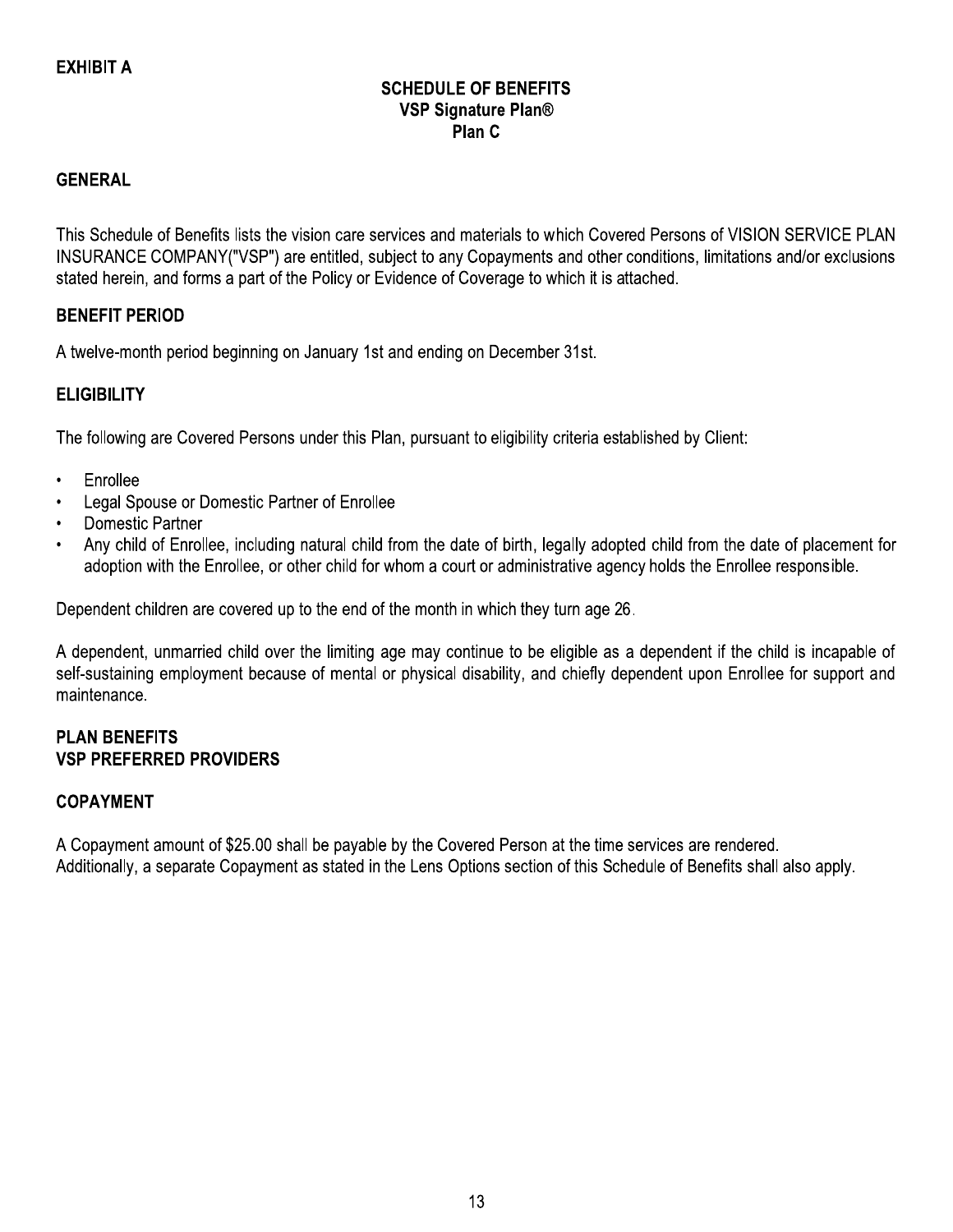#### **COVERED SERVICES AND MATERIALS**

#### **EYE EXAMINATION- Covered in full\* once every 12 months\*\***

Comprehensive examination of visual functions and prescription of corrective eyewear.

#### LENSES - Covered in full\* once every 12 months\*\*

Spectacle Lenses (Single, Lined Bifocal, Lined Trifocal or Lenticular)

Polycarbonate lenses are covered in full for dependent children up to the end of the month in which they turn age 26. Standard Progressive Lenses covered in full

#### **LENS OPTIONS**

Anti-reflective coating covered in full<sup>1</sup> once every 12 months.\*\* Premium and Custom Progressive lenses covered in full<sup>1</sup> once every 12 months.<sup>\*\*</sup>

1. Less \$ 30.00 Copayment.

#### FRAMES - Covered up to the Plan allowance\* once every 12 months\*\*

Frame Allowance may be applied towards non-prescription sunglasses, exhausting both frame and lens eligibility. However, lab-fabricated plano lenses are not covered.

Frame allowance may be applied towards non-prescription sunglasses for post PRK, LASIK, or Custom LASIK patients as determined by VSP Preferred Provider.

#### **CONTACT LENSES**

#### **ELECTIVE**

Elective Contact Lenses (materials only) are covered up to \$200.00 once every 12 months\*\*

The Elective Contact Lens fitting and evaluation services are covered in full once every 12 months, after a \$60.00 Copayment.

#### **NECESSARY**

Necessary Contact Lenses are covered in full\* once every 12 months\*\*

Necessary Contact Lenses are a Plan Benefit when specific benefit criteria are satisfied and when prescribed by Covered Person's VSP Preferred Provider.

Contact Lenses are provided in place of spectacle lens and frame benefits available herein.

\*Less any applicable Copayment.

\*\* beginning with the first day of the Benefit Period.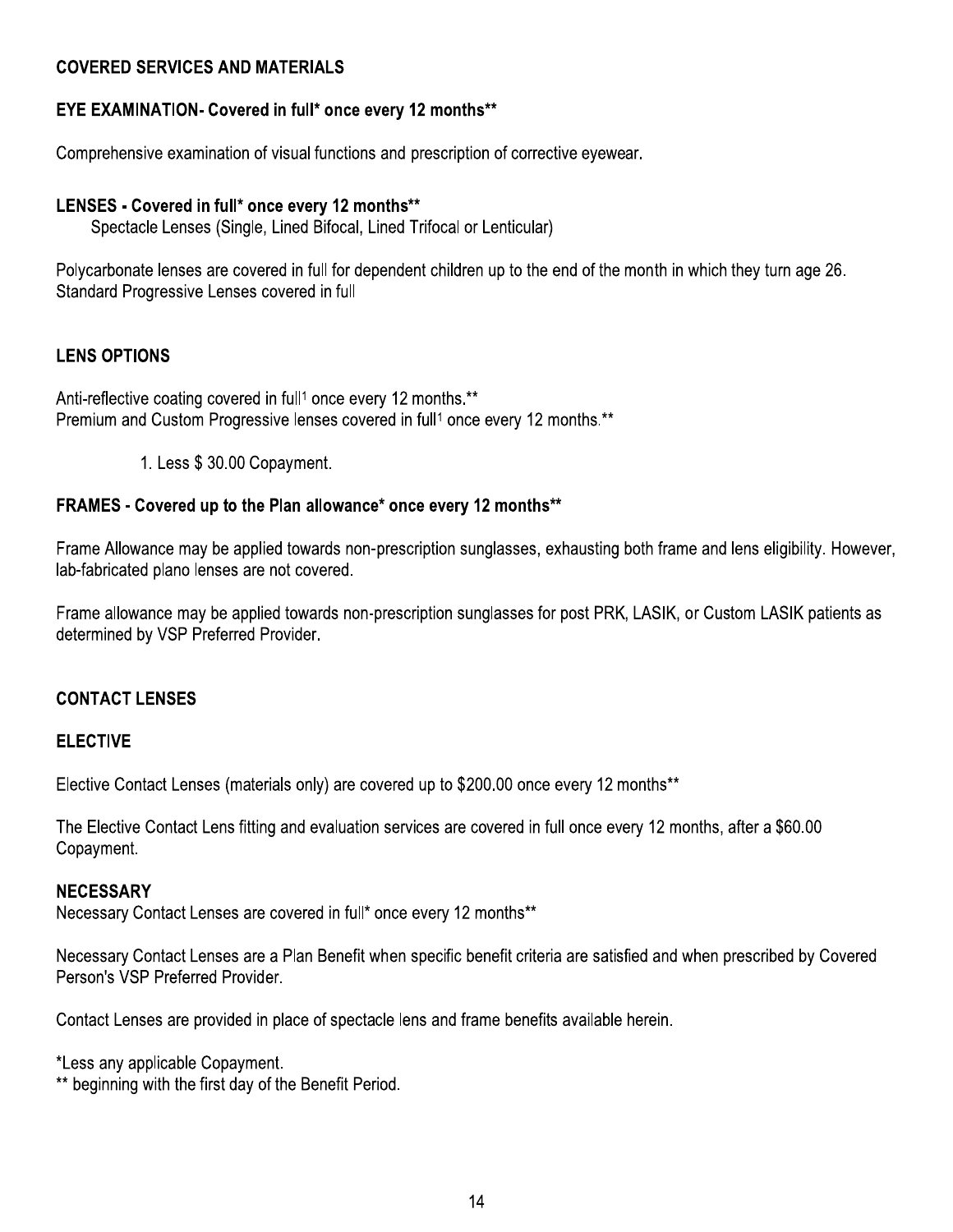#### **LOW VISION**

Professional services for severe visual problems that cannot be corrected with regular lenses, including:

#### Supplemental Testing: Covered in full\*.

#### -Includes evaluation, diagnosis and prescription of vision aids where indicated.

#### Supplemental Aids: 75% of VSP Preferred Provider's fee, up to \$1000.00\*

\*Maximum benefit for all Low Vision services and materials is \$1000.00 every two (2) years and a maximum of two supplemental tests within a two-year period.

Low Vision Services are a Plan Benefit when specific benefit criteria are satisfied and when prescribed by Covered Person's VSP Preferred Provider.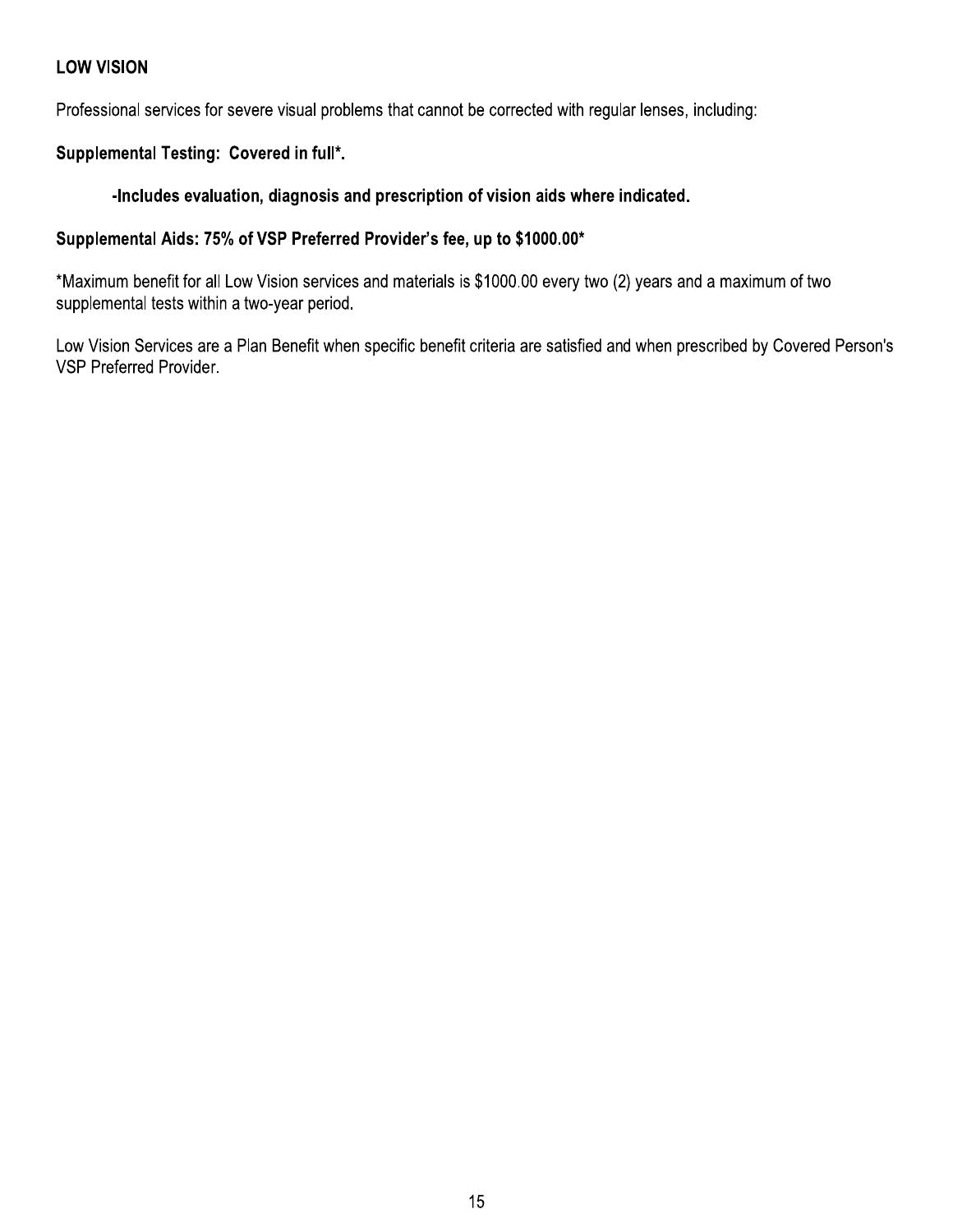#### **EXCLUSIONS AND LIMITATIONS OF BENEFITS**

Some brands of spectacle frames and/or lenses may be unavailable for purchase as Plan Benefits, or may be subject to additional limitations. Covered Persons may obtain details regarding frame and lens brand availability from their VSP Member Doctor or by calling VSP's Customer Care Division at (800) 877-7195.

#### **NOT COVERED**

- Services and/or materials not specifically included in this Schedule as covered Plan Benefits.  $\bullet$
- Plano lenses (lenses with refractive correction of less than  $\pm$  .50 diopter), except as specifically allowed in the Frames  $\bullet$ benefit section, above.
- $\bullet$ Two pair of glasses instead of bifocals.
- Replacement of spectacle lenses, frames and/or contact lenses furnished under this plan which are lost or damaged,  $\bullet$ except at the normal intervals when services are otherwise available.
- Orthoptics or vision training and any associated supplemental testing.
- Medical or surgical treatment of the eyes.  $\bullet$
- Replacement of lost or damaged contact lenses, except at the normal intervals when services are otherwise available.  $\bullet$
- $\bullet$ Contact lens modification, polishing or cleaning.
- Local, state and/or federal taxes, except where VSP is required by law to pay.  $\bullet$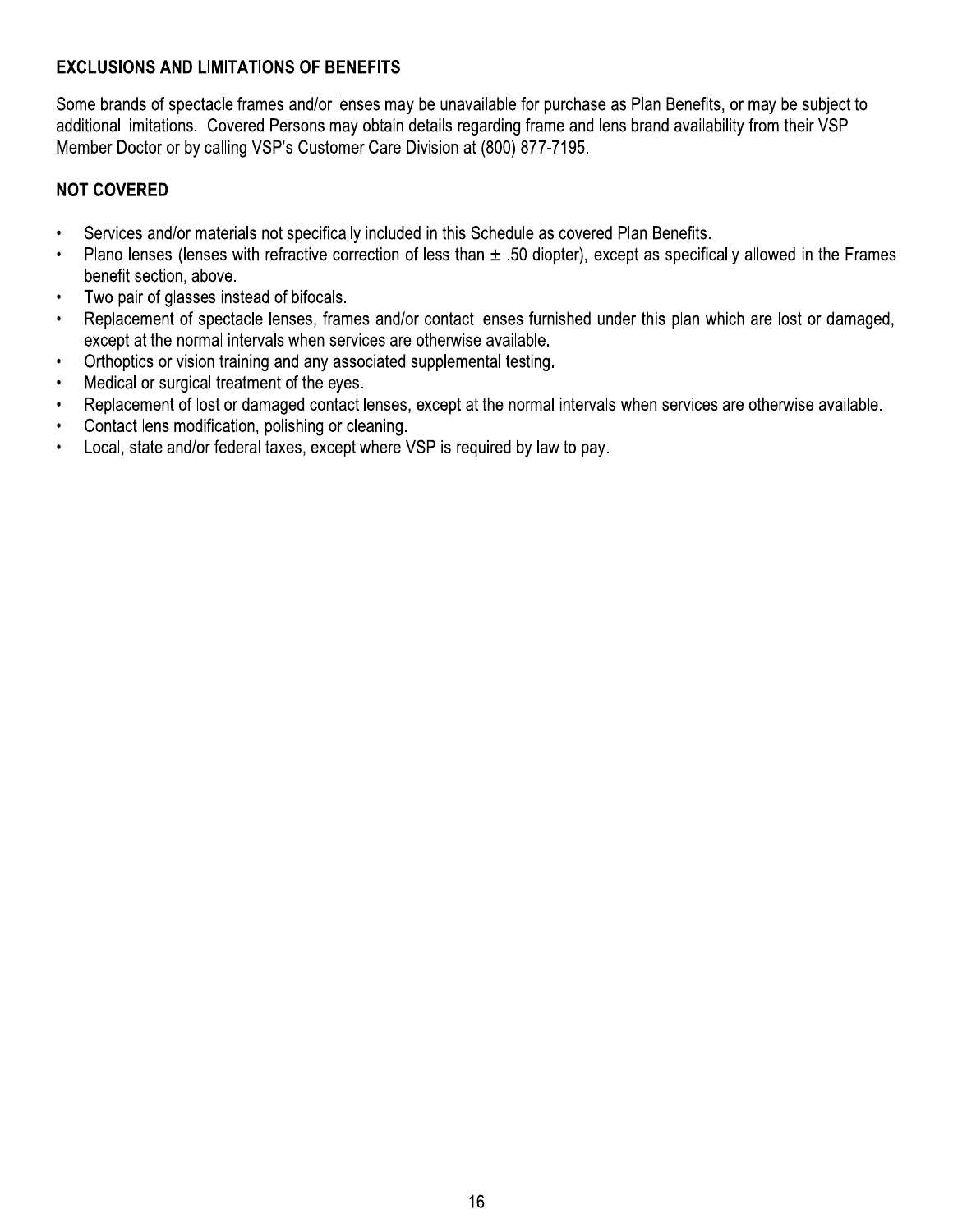#### **REIMBURSEMENT SCHEDULE OPEN ACCESS PROVIDERS**

#### **COPAYMENT**

A Copayment amount of \$25.00 shall be payable by the Covered Person at the time services are rendered.

#### **COVERED SERVICES AND MATERIALS**

#### EYE EXAMINATION: Up to \$50.00\* once every 12 months\*\*

Comprehensive examination of visual functions and prescription of corrective eyewear.

#### **SPECTACLE LENSES**

Single Vision Up to \$50.00\* once every 12 months\*\*

Bifocal Up to \$75.00\* once every 12 months\*\*

Trifocal Up to \$100.00\* once every 12 months\*\*

Lenticular Up to \$125.00\* once every 12 months\*\*

#### FRAMES: Covered up to \$70.00\* once every 12 months\*\*

Frame Allowance may be applied towards non-prescription sunglasses, exhausting both frame and lens eligibility. However, lab-fabricated plano lenses are not covered.

Frame allowance may be applied towards non-prescription sunglasses for post PRK, LASIK, or Custom LASIK patients as determined by VSP Preferred Provider.

#### **CONTACT LENSES**

#### **ELECTIVE**

Elective Contact Lenses are covered up to \$105.00 once every 12 months\*\*

The Elective Contact Lens allowance applies to both the doctor's fitting and evaluation fees, and to materials.

#### **NECESSARY**

Necessary Contact Lenses are covered up to \$210.00\* once every 12 months\*\*

Necessary Contact Lenses are a Plan Benefit when specific benefit criteria are satisfied and when prescribed by Covered Person's Doctor.

Contact Lenses are provided in place of spectacle lens and frame benefits available herein.

\*Less any applicable Copayment.

\*\*beginning with the first day of the Benefit Period.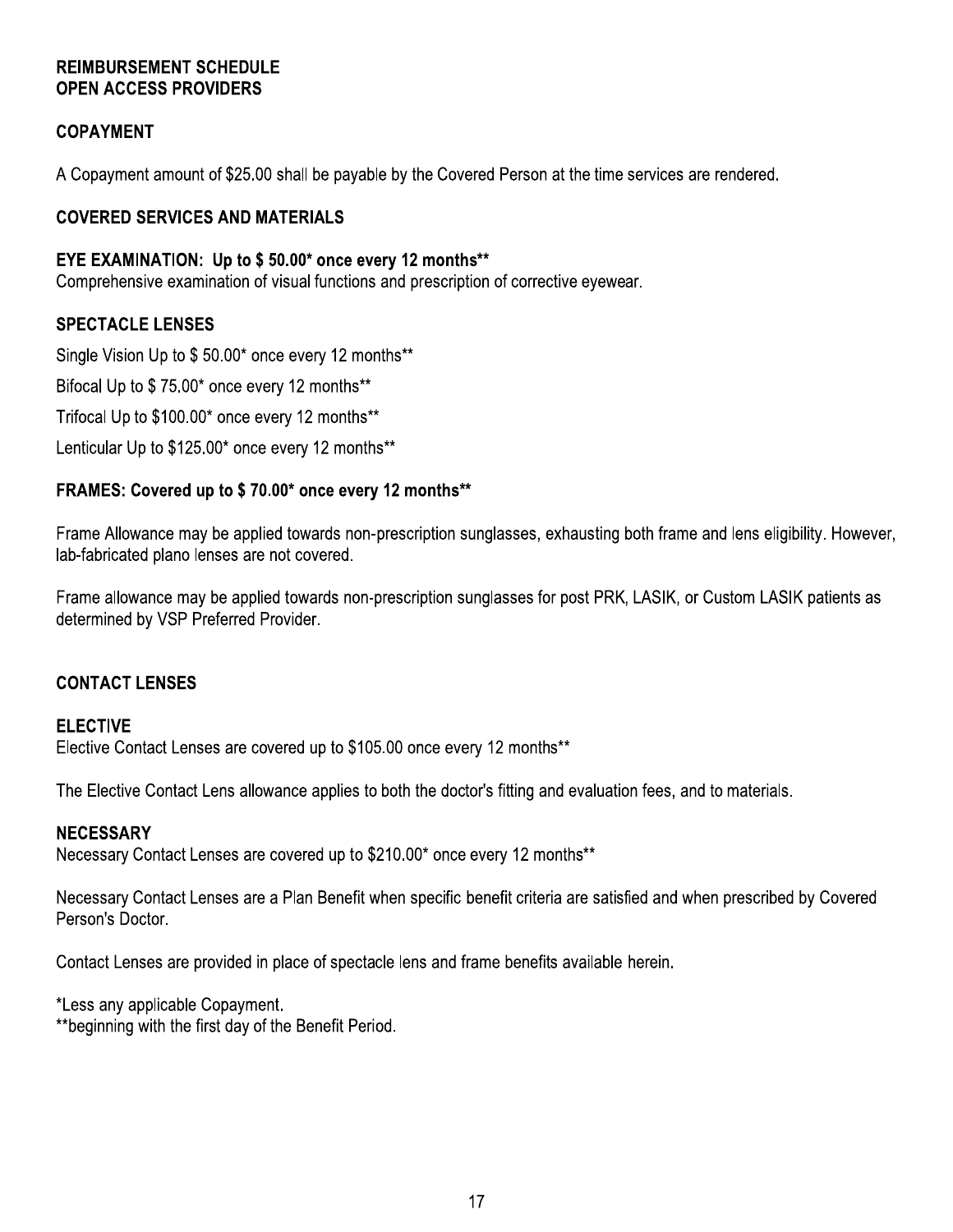#### **LOW VISION**

Professional services for severe visual problems that cannot be corrected with regular lenses, including:

#### Supplemental Testing: Up to \$125.00\*.

#### -Includes evaluation, diagnosis and prescription of vision aids where indicated.

#### Supplemental Aids: 75% of VSP Open Access Provider's fee, up to \$1000.00\*

\*Maximum benefit for all Low Vision services and materials is \$1000.00 every two (2) years and a maximum of two supplemental tests within a two-year period.

Low Vision Services are a Plan Benefit when specific benefit criteria are satisfied and when prescribed by Covered Person's VSP Preferred Provider.

#### **OPEN ACCESS PROVIDERS**

- Exclusions and limitations of benefits described above for VSP Preferred Providers shall also apply to services rendered by Open Access Providers.
- Services from an Open Access Provider are in lieu of services from a VSP Preferred Provider.  $\bullet$
- There is no quarantee that the amount reimbursed will be sufficient to pay the cost of services or materials in full.  $\bullet$
- VSP is unable to require Open Access Providers to adhere to VSP's quality standards.  $\bullet$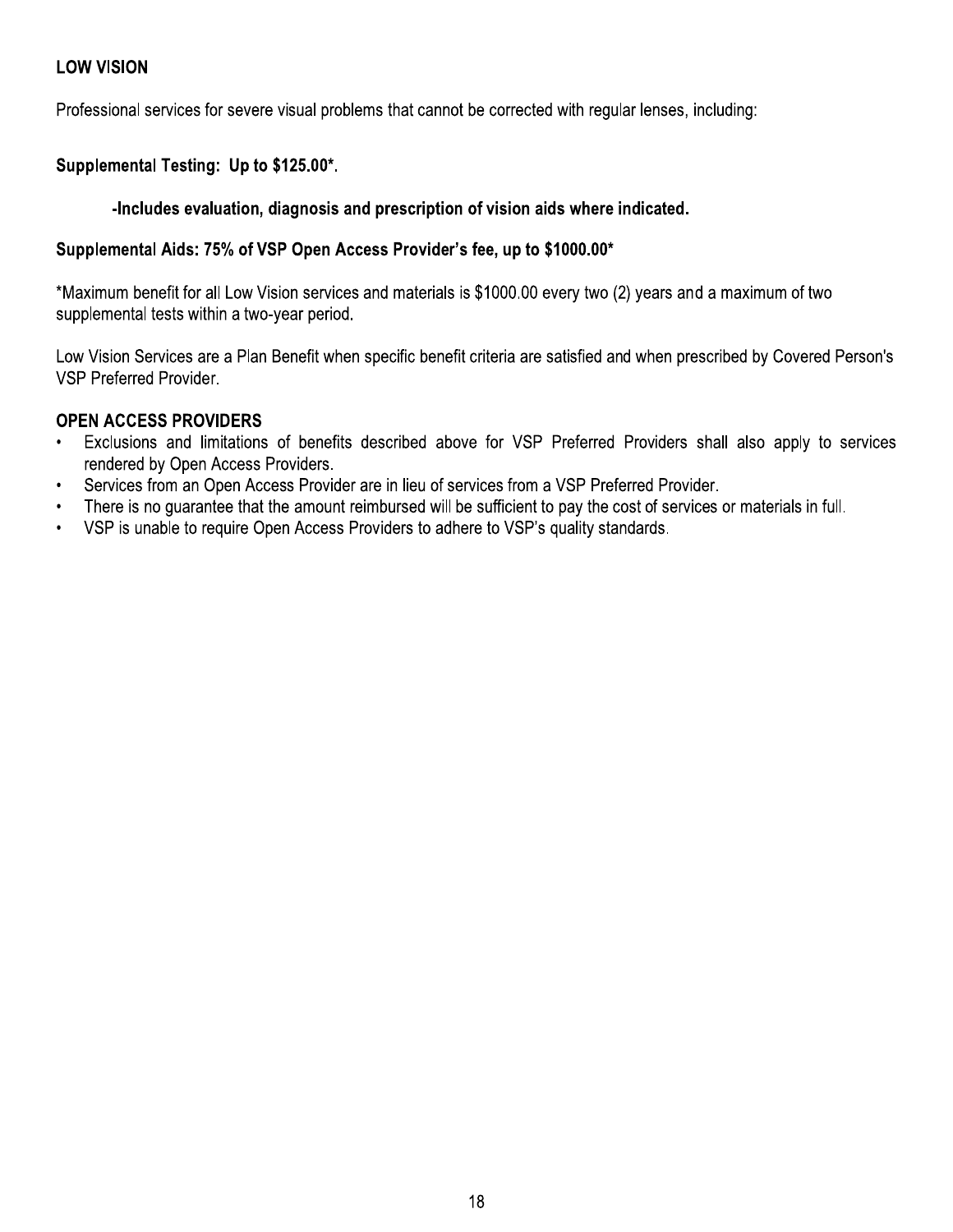#### **EXHIBIT C**

#### **VISION SERVICE PLAN INSURANCE COMPANY ADDITIONAL BENEFIT RIDER DIABETIC EYECARE PLUS PROGRAM**

#### **GENERAL**

This Rider lists additional vision care benefits to which Covered Persons of VISION SERVICE PLAN INSURANCE COMPANY ("VSP") are entitled, subject to any applicable Copayments and other conditions, limitations and/or exclusions stated herein or in the Schedule of Benefits with which it is associated. Plan Benefits under the Diabetic Eyecare Plus Program are available to Covered Persons who have been diagnosed with type 1 or type 2 diabetes and specific ophthalmological conditions. This Rider forms a part of the Policy or Evidence of Coverage to which it is attached.

#### **ELIGIBILITY**

The following are Covered Persons under this Policy, pursuant to eligibility criteria established by Client:

- Enrollee
- Legal Spouse or Domestic Partner of Enrollee
- **Domestic Partner**
- Any child of Enrollee, including natural child from the date of birth, legally adopted child from the date of placement for adoption with the Enrollee, or other child for whom a court or administrative agency holds the Enrollee responsible.

Dependent children are covered up to the end of the month in which they turn age 26.

A dependent, unmarried child over the limiting age may continue to be eligible as a dependent if the child is incapable of self-sustaining employment because of mental or physical disability, and chiefly dependent upon Enrollee for support and maintenance.

#### **PROGRAM DESCRIPTION**

The Diabetic Eyecare Program ("DEP") is intended to be a supplement to Covered Person's group medical plan. Providers will first submit a claim to Covered Person's group medical insurance plan, and then to VSP. Any amounts not paid by the medical plan will be considered for payment by VSP. (This is referred to as "Coordination of Benefits" or "COB." Please refer to the Coordination of Benefits section of Covered Person's Evidence of Coverage for additional information regarding COB.) If Covered Person does not have a group medical plan, providers will submit claims directly to VSP.

Examples of symptoms which may result in a Covered Person seeking services under DEP Plus may include, but are not limited to:

- blurry vision
- transient loss of vision
- trouble focusing
- "floating" spots

tunnel vision

visual distortion

Examples of conditions which may require management under DEP Plus may include, but are not limited to:

- diabetic retinopathy
- rubeosis
- diabetic macular edema
- age-related macular degeneration
- qlaucoma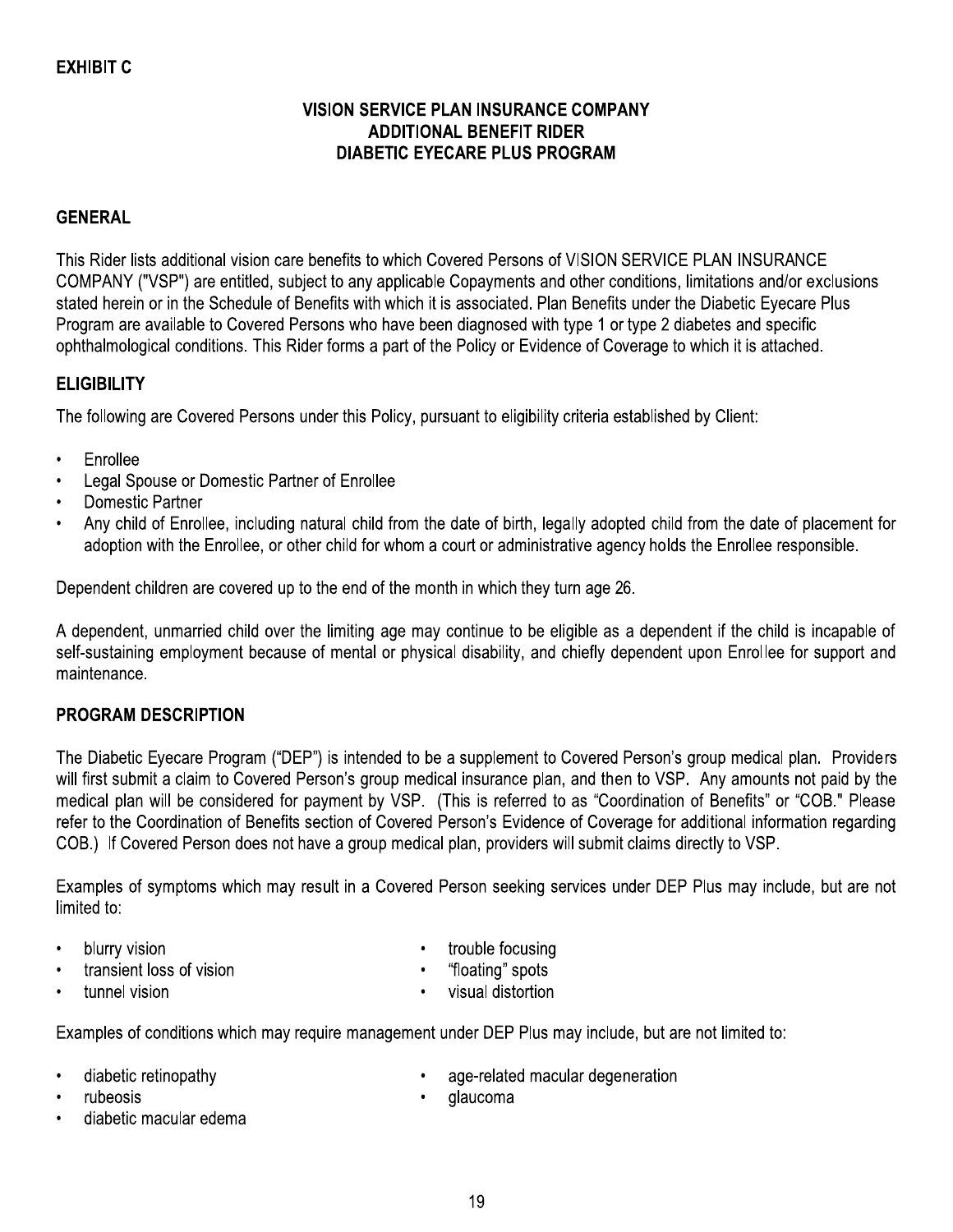#### $\overline{a}$ PROCEDURES FOR OBTAINING DIABETIC EYECARE PLUS SERVICES

**PROCEDURES FOR OBTAINING DIABETIC EYECARE PLUS SERVICES**<br>COVERED PERSON HAS A GROUP MEDICAL PLAN<br>The DEP Plus Program provides coverage for certain vision-related medical services as a supplement to Covered Person's<br>group COVERED PERSON HAS A GROUP MEDICAL PLAN<br>The DEP Plus Program provides coverage for certain vision-related medical services as a supplement to Covered Person's<br>group medical plan. Covered Persons should refer to the plan bo The provider should first submit a claim to Covered Person's group medical insurance plan. Any amounts not paid by the medical plan may then be considered for payment by VSP. (This is referred to as "Coordination of Benefi

### <u>KEFEKKA</u>

1. Covered Person contacts a VSP Preferred Doctor and makes an appointment.<br>2. Covered Person pays the applicable Copayment at the time of each DEP Plus Program visit and amounts for any<br>additional services not covered by 2. Covered Person pays the applicable Copayment at the time of each DEP Plus Program visit and amounts for any<br>additional services not covered by the Plan.<br>If Covered Person's VSP Preferred Provider cannot provide Covered REFERRALS<br>
If Covered Person's VSP Preferred Provider cannot provide Covered Services, the doctor will refer the Covered Person to<br>
another VSP Preferred Provider or to a physician whose offices provide the necessary servi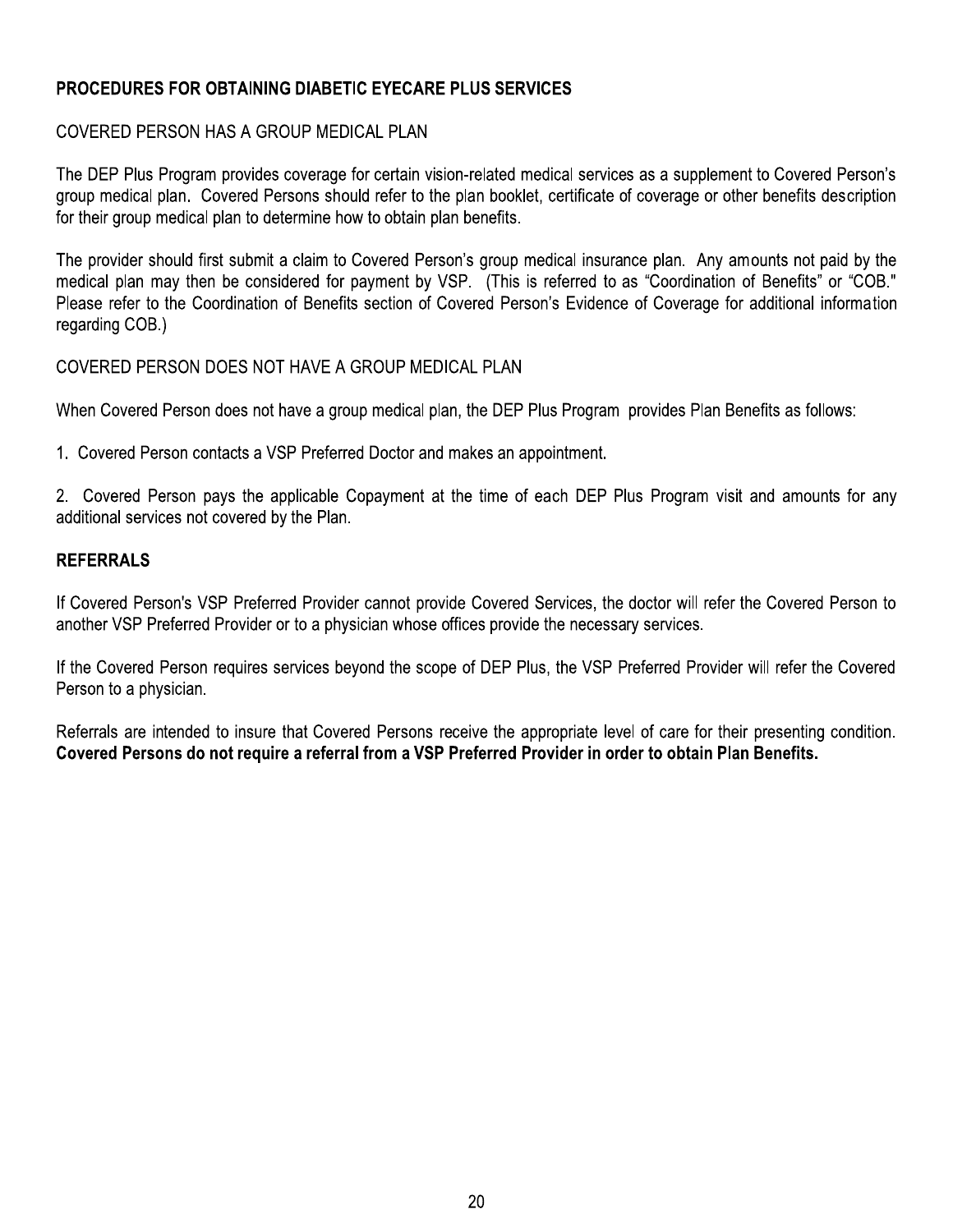#### **PLAN BENEFITS VSP PREFERRED PROVIDER**

#### **COVERED SERVICES**

Eye Examination: Covered in full after a Copayment of \$20.00.

Special Ophthalmological Services: Covered in Full.

#### **EXCLUSIONS AND LIMITATIONS OF BENEFITS**

The Diabetic Eyecare Plus Program provides coverage for limited, vision-related medical services. A current list of these procedures will be made available to Covered Persons upon request. The frequency at which these services may be provided is dependent upon the specific service and the diagnosis associated with such service.

#### **NOT COVERED**

- 1. Services and/or materials not specifically included in this Rider as covered Plan Benefits.
- 2. Frames, spectacle lenses, contact lenses or any other ophthalmic materials.
- 3. Orthoptics or vision training and any associated supplemental testing.
- 4. Surgery of any type, and any pre- or post-operative services and/or supplies.
- 5. Treatment for any pathological conditions.
- 6. An eye exam required as a condition of employment.
- 7. Insulin or any medications or supplies of any type.
- 8. Local, state and/or federal taxes, except where VSP is required by law to pay.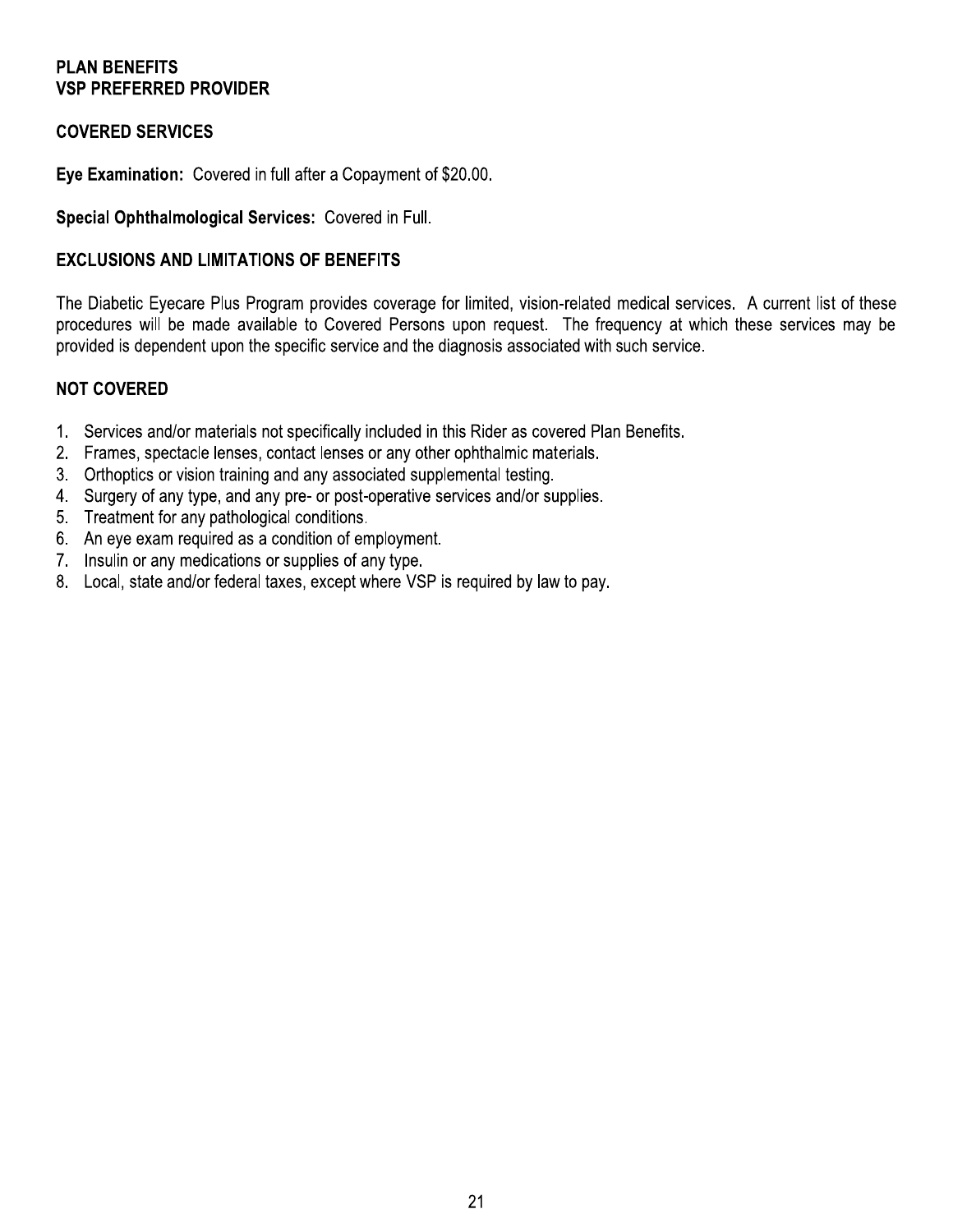#### DIABETIC EYECARE PLUS PROGRAM DEFINITIONS

| AMD                                            | Age-related macular degeneration (AMD) is a disease that destroys the clear, "straight<br>ahead" central vision necessary for reading, driving, identifying faces and performing other<br>daily tasks. |
|------------------------------------------------|--------------------------------------------------------------------------------------------------------------------------------------------------------------------------------------------------------|
| <b>Diabetes</b>                                | A disease where the pancreas has a problem either making, or making and using, insulin.                                                                                                                |
| Type 1 Diabetes                                | A disease in which the pancreas stops making insulin.                                                                                                                                                  |
| Type 2 Diabetes                                | A disease in which the pancreas either makes too little insulin or cannot properly use the<br>insulin it makes to convert blood glucose to energy.                                                     |
| Diabetic Retinopathy                           | A weakening in the small blood vessels at the back of the eye.                                                                                                                                         |
| Rubeosis                                       | Abnormal blood vessel growth on the iris and the structures in the front of the eye.                                                                                                                   |
| Diabetic Macular Edema                         | Swelling of the retina in diabetes mellitus due to leaking of fluid from blood vessels within the<br>macula.                                                                                           |
| Glaucoma                                       | A disease in which damage to the optic nerve leads to progressive, irreversible vision loss.                                                                                                           |
| Special<br>Ophthalmological<br><b>Services</b> | Medical eyecare procedures for the investigation and management of ocular disorders<br>associated with diabetic eye disease, glaucoma and/or AMD.                                                      |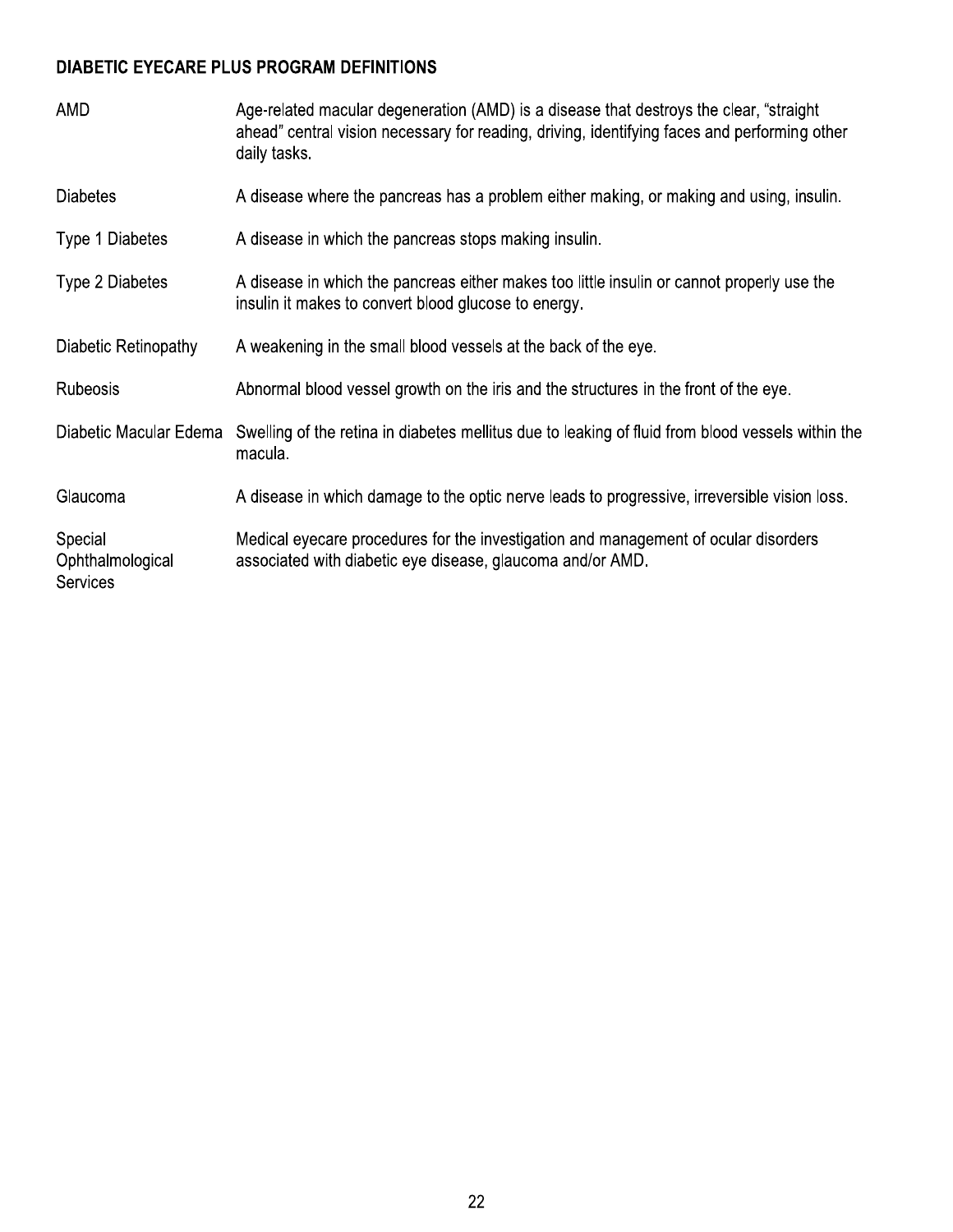#### **Summary of Benefits and Coverage SIGNATURE PLAN** Plan B

| <b>Prepared for:</b>   | <b>ASANTE</b>          |
|------------------------|------------------------|
| Group ID:              | 03114445               |
| <b>Effective Date:</b> | <b>JANUARY 1, 2021</b> |

The Affordable Care Act requires that health insurance companies and group health plans provide consumers with a simple and consistent benefit and coverage information document, beginning September 23, 2012. This document is a Summary of Benefits and Coverage (SBC).

The grid below is being provided for your convenience and mirrors the sample SBC that the U.S. Department of Labor has published. All the information provided is relative to your plan and described in detail in the preceding Evidence of Coverage.

| Common                                                          | <b>Services You</b> | Your cost if you use an |                             | <b>Limitations and</b>                       |
|-----------------------------------------------------------------|---------------------|-------------------------|-----------------------------|----------------------------------------------|
| <b>Medical</b>                                                  | <b>May Need</b>     | <b>In-Network</b>       | <b>Out-of-Network</b>       | <b>Exceptions</b>                            |
| <b>Event</b>                                                    |                     | Provider                | Provider                    |                                              |
| If you or your<br>dependents (if<br>applicable)<br>need eyecare | Eye Exam            | $\star$                 | Reimbursed up to<br>\$50.00 | Exam covered in<br>full every 12<br>months** |
|                                                                 | Frames, Lenses or   | $\star$                 | Frames reimbursed up        | Frames covered                               |
|                                                                 | Contacts            | Up to \$60.00 copay     | to \$70.00                  | every 24 months**                            |
|                                                                 |                     | for Contact Lens        | SV Lenses reimbursed        | Lenses covered                               |
|                                                                 |                     | Exam                    | up to \$50.00               | every 12 months**                            |
|                                                                 |                     |                         | <b>Bi-Focal Lenses</b>      |                                              |
|                                                                 |                     |                         | reimbursed up to            |                                              |
|                                                                 |                     |                         | \$75.00                     |                                              |
|                                                                 |                     |                         | <b>Tri-Focal Lenses</b>     |                                              |
|                                                                 |                     |                         | reimbursed up to            |                                              |
|                                                                 |                     |                         | \$100.00                    |                                              |
|                                                                 |                     |                         | Lenticular Lenses           |                                              |
|                                                                 |                     |                         | reimbursed up to            |                                              |
|                                                                 |                     |                         | \$125.00                    |                                              |
|                                                                 |                     |                         | ECL reimbursed up to        |                                              |
|                                                                 |                     |                         | \$105.00                    |                                              |
|                                                                 | Fees                | \$25.00 Copay           |                             |                                              |

\* Fees copay applies to first service used.

\*\* Beginning with the first day of the Benefit Period.

#### **Your Grievance and Appeals Rights:**

If you have a complaint or are dissatisfied with a denial of coverage for claims under your plan, you may be able to appeal or file a grievance. For questions about your rights, this notice, or assistance, you can contact: 800-877-7195.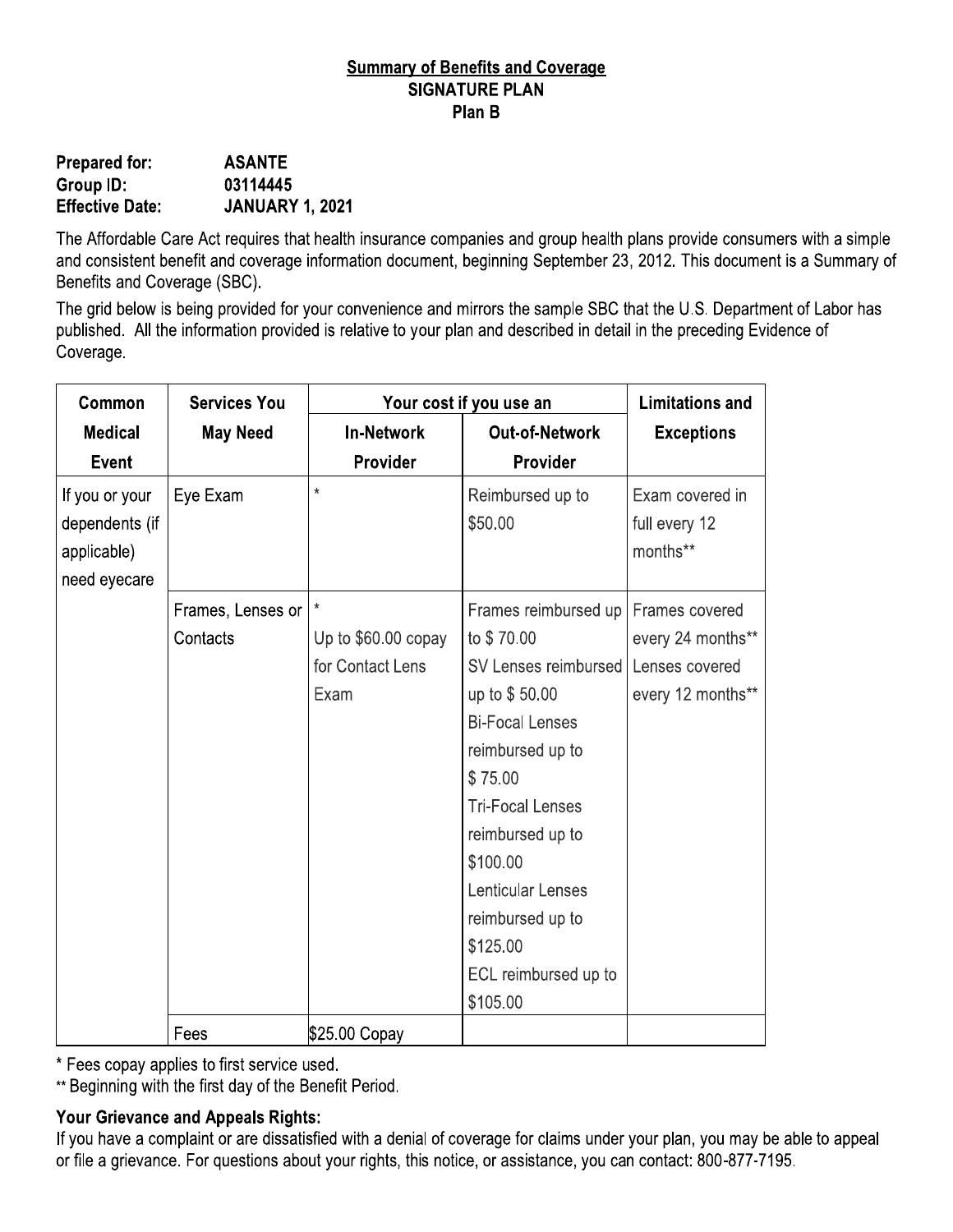#### **Summary of Benefits and Coverage SIGNATURE PLAN** Plan C

| <b>Prepared for:</b>   | <b>ASANTE</b>          |
|------------------------|------------------------|
| Group ID:              | 03114445               |
| <b>Effective Date:</b> | <b>JANUARY 1, 2021</b> |

The Affordable Care Act requires that health insurance companies and group health plans provide consumers with a simple and consistent benefit and coverage information document, beginning September 23, 2012. This document is a Summary of Benefits and Coverage (SBC).

The grid below is being provided for your convenience and mirrors the sample SBC that the U.S. Department of Labor has published. All the information provided is relative to your plan and described in detail in the preceding Evidence of Coverage.

| Common                                                          | <b>Services You</b> | Your cost if you use an |                             | <b>Limitations and</b>                       |
|-----------------------------------------------------------------|---------------------|-------------------------|-----------------------------|----------------------------------------------|
| <b>Medical</b>                                                  | <b>May Need</b>     | <b>In-Network</b>       | <b>Out-of-Network</b>       | <b>Exceptions</b>                            |
| <b>Event</b>                                                    |                     | Provider                | Provider                    |                                              |
| If you or your<br>dependents (if<br>applicable)<br>need eyecare | Eye Exam            | $\star$                 | Reimbursed up to<br>\$50.00 | Exam covered in<br>full every 12<br>months** |
|                                                                 | Frames, Lenses or   | $\star$                 | Frames reimbursed up        | Frames covered                               |
|                                                                 | Contacts            | Up to \$60.00 copay     | to \$70.00                  | every 12months**                             |
|                                                                 |                     | for Contact Lens        | SV Lenses reimbursed        | Lenses covered                               |
|                                                                 |                     | Exam                    | up to \$50.00               | every 12 months**                            |
|                                                                 |                     |                         | <b>Bi-Focal Lenses</b>      |                                              |
|                                                                 |                     |                         | reimbursed up to            |                                              |
|                                                                 |                     |                         | \$75.00                     |                                              |
|                                                                 |                     |                         | <b>Tri-Focal Lenses</b>     |                                              |
|                                                                 |                     |                         | reimbursed up to            |                                              |
|                                                                 |                     |                         | \$100.00                    |                                              |
|                                                                 |                     |                         | Lenticular Lenses           |                                              |
|                                                                 |                     |                         | reimbursed up to            |                                              |
|                                                                 |                     |                         | \$125.00                    |                                              |
|                                                                 |                     |                         | ECL reimbursed up to        |                                              |
|                                                                 |                     |                         | \$105.00                    |                                              |
|                                                                 | Fees                | \$25.00 Copay           |                             |                                              |

\* Fees copay applies to first service used.

\*\* Beginning with the first day of the Benefit Period.

**Your Grievance and Appeals Rights:**